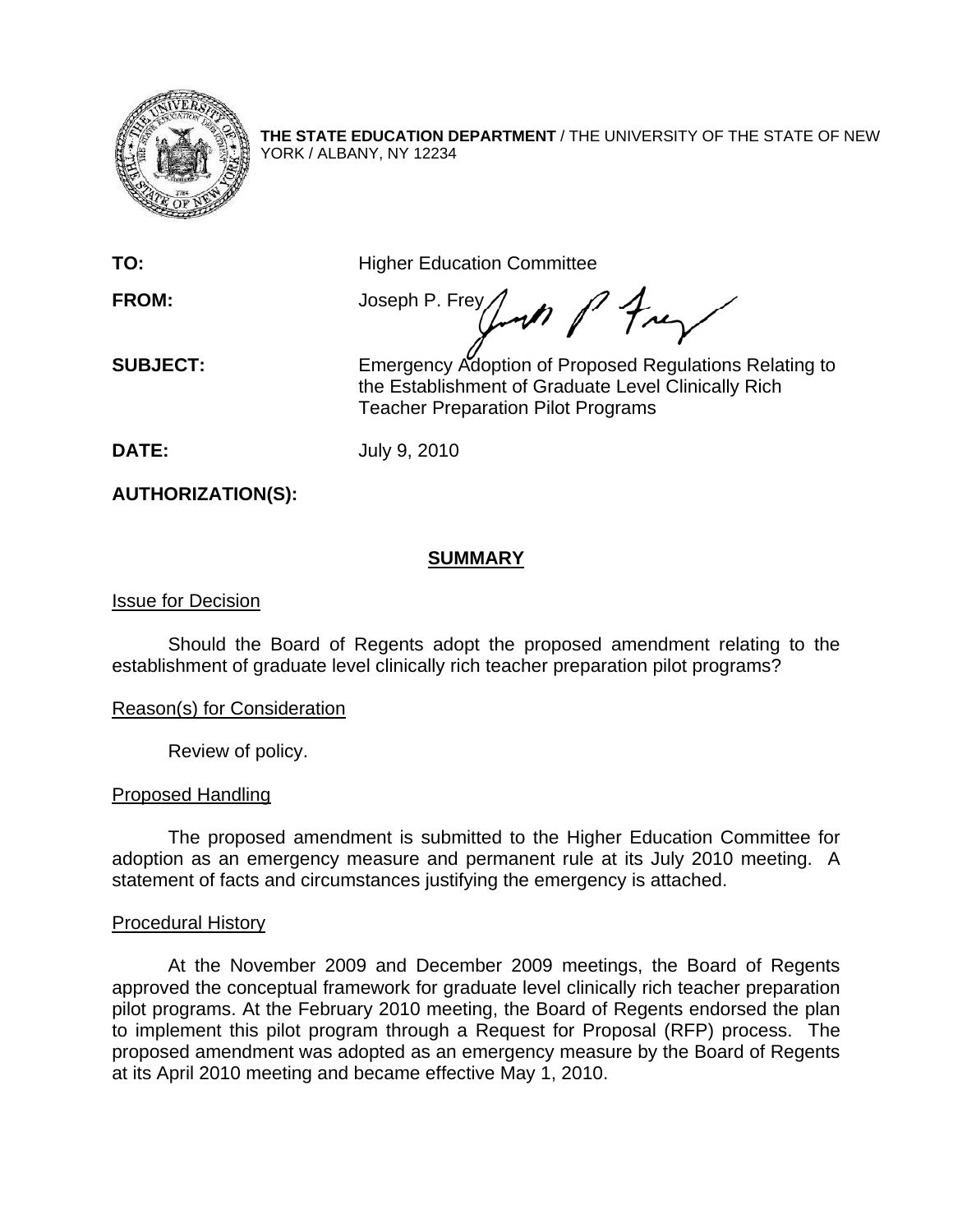#### Background Information

 An estimated 50 percent of new teachers in high need schools leave within the first five years. Research shows that preparation grounded in a strong clinical approach increases teacher retention. To address the teacher shortage issue, with the approval of the Board of Regents, the Department will select program providers for the graduate level clinically rich pilot program through an RFP process. Guidelines for the RFP process are described in the attached proposed amendment to Commissioner's Regulations. (Attachment 1)

**In order to ensure that any program selected to offer a clinically rich teacher preparation program is of high quality, the Board of Regents will establish a Blue Ribbon Commission to evaluate all applications. This Blue Ribbon Commission will be comprised of highly renowned teacher educators. The Blue Ribbon Commission will make recommendations to the Board of Regents for those programs that should be authorized to establish clinically rich teacher preparation programs, both from collegiate and non-collegiate providers or in combination. The goal is to create a process that will ensure a rigorous programmatic review and to select only the highest quality providers to assist in the preparation of teachers for our high need schools. For non-collegiate providers, the Regents will only award the master's degree if the institution has demonstrated that candidates have successfully completed all elements of the program authorized by the Regents.** 

Furthermore, to help ensure the quality of programs from non- collegiate institutions participating in the pilot, the RFP will require that non-collegiate programs seek accreditation from an accrediting body approved by the Board of Regents.

 Also, the RFP will emphasize the Regents concern that preparation programs focus on teacher shortage areas such as science, mathematics, students with disabilities and English language learners.

 The proposed amendment establishes two tracks for the graduate level clinically rich program: 1) the Model A track is the residency program for candidates working with a teacher of record in a high need school; and 2) the Model B track is the residency program for candidates employed as teachers of record in a high need school who will be eligible to receive a Transitional B certificate upon completion of required introductory preparation, tests, and workshops. To qualify for an initial teaching certificate in New York State, candidates in both tracks must pass the New York State Teacher Certification Examination (NYSTCE) required for the certification title. Candidates who are employed as teachers of record (Model B track) shall be eligible for the Transitional B certification upon showing evidence of completing an introductory component and passing the required NYSTCE(s) for the Transitional B certification. The proposed amendment authorizes institutions, other than institutions of higher of education, and that are selected by the Board of Regents, to offer the Model A and Model B tracks of this program. Such institutions shall include, but not be limited to, cultural institutions, libraries, research centers, and other organizations with an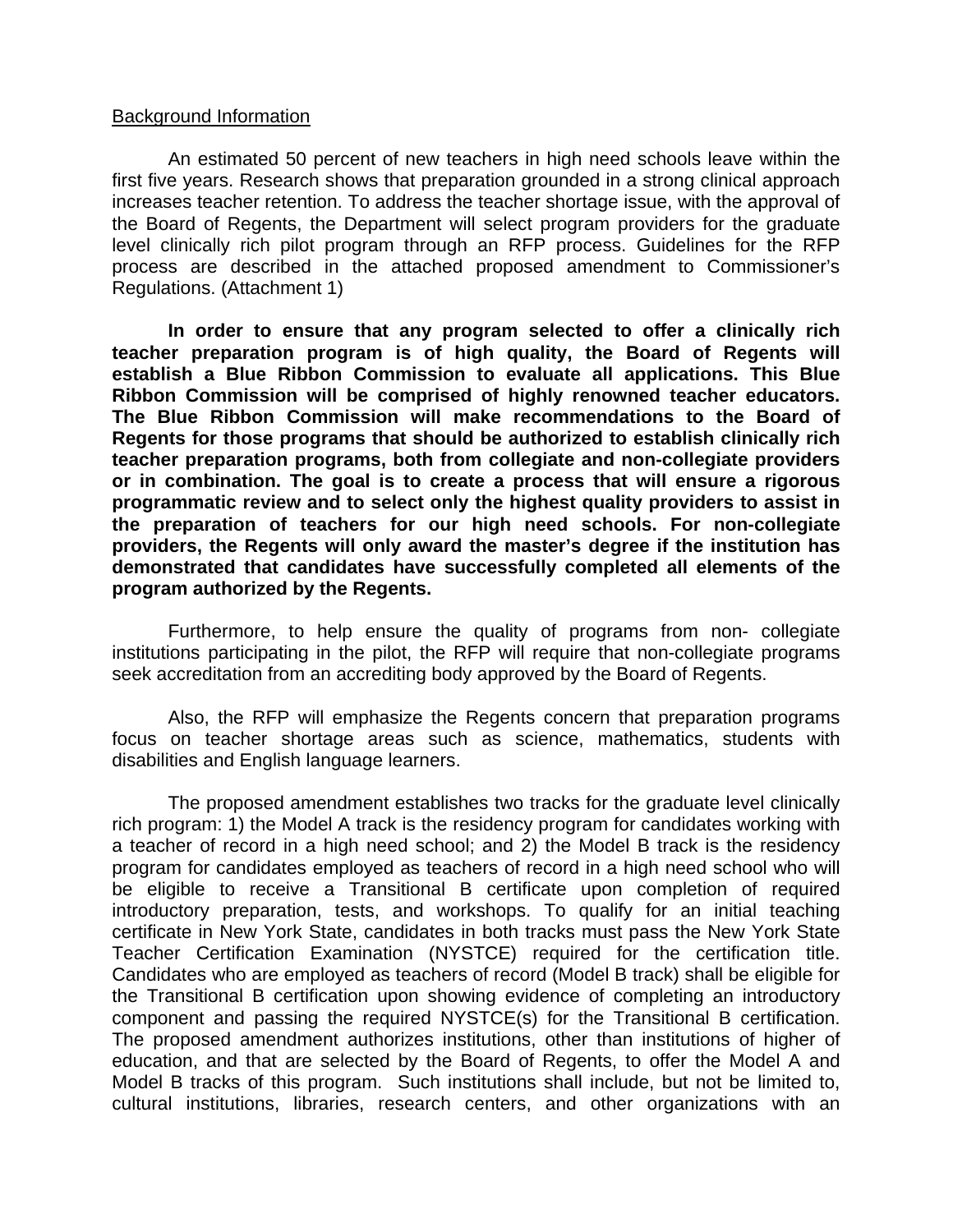educational mission that are selected by the Board of Regents for participation in this pilot program through the RFP process.

 The Regents have directed staff to develop guidelines that would assess the past effectiveness of providers to successfully prepare teachers for high need schools. In order to be eligible as a provider of a NYS Clinically Rich Teacher Residency preparation program, institutions will be required to provide historical evidence of commitment to teaching and learning for all students. Institutions will also be required to provide the following evidence:

- that participants in their prior programs have had a positive impact on student achievement and student growth for all students including students with disabilities, English language learners, and students living in poverty;
- that programs were designed and implemented based upon research and best practices to impact student learning;
- that programs have engaged parents, community members, and appropriate resources;
- that they have been able to build and sustain partnerships with schools, communities and other entities to further student learning;
- for programs of teacher preparation, evidence that graduates have been employed in high need schools and the length of time of their employment; and
- that the approaches in evaluating past program outcomes have been fair and objective.

 To ensure program quality, the proposed amendment requires that the pilot program meet the general registration standards established by the Board of Regents for graduate curricula in terms of instructional time, faculty qualifications, and the rigor of curriculum. For example, the proposed regulation identifies the same faculty requirements that have been established for all master's degree programs in New York State. In addition, the pilot program must be accredited and maintain an 80 percent or higher pass rate on the NYSTCEs. Prior to being admitted to the graduate level clinically rich teacher preparation pilot program, candidates must meet the general education core in the liberal arts and sciences and the content core requirements specified in the current regulations for traditional teacher preparation programs. The pedagogical study offered in the pilot programs shall also meet the requirements for the particular certificate title sought, as prescribed in the current program registration requirements for traditional teacher preparation programs.

 The proposed amendment includes components of effective residency programs supported by research findings and best practices. These best practices are relevant, and apply to both tracks of this teacher residency pilot program. Many of the residency programs implemented across the country have based their programs on the Urban Teacher Residency United Program Model.<sup>[1](#page-2-0)</sup> Attachment 2 shows a crosswalk between the national model and the proposed New York State model:

<span id="page-2-0"></span> $1$  Urban Teacher Residency is a not-for-profit organization that serves a national network of innovative teacher preparation programs and was founded in 2007. This organization works with institutions of higher education to launch and support teacher residencies.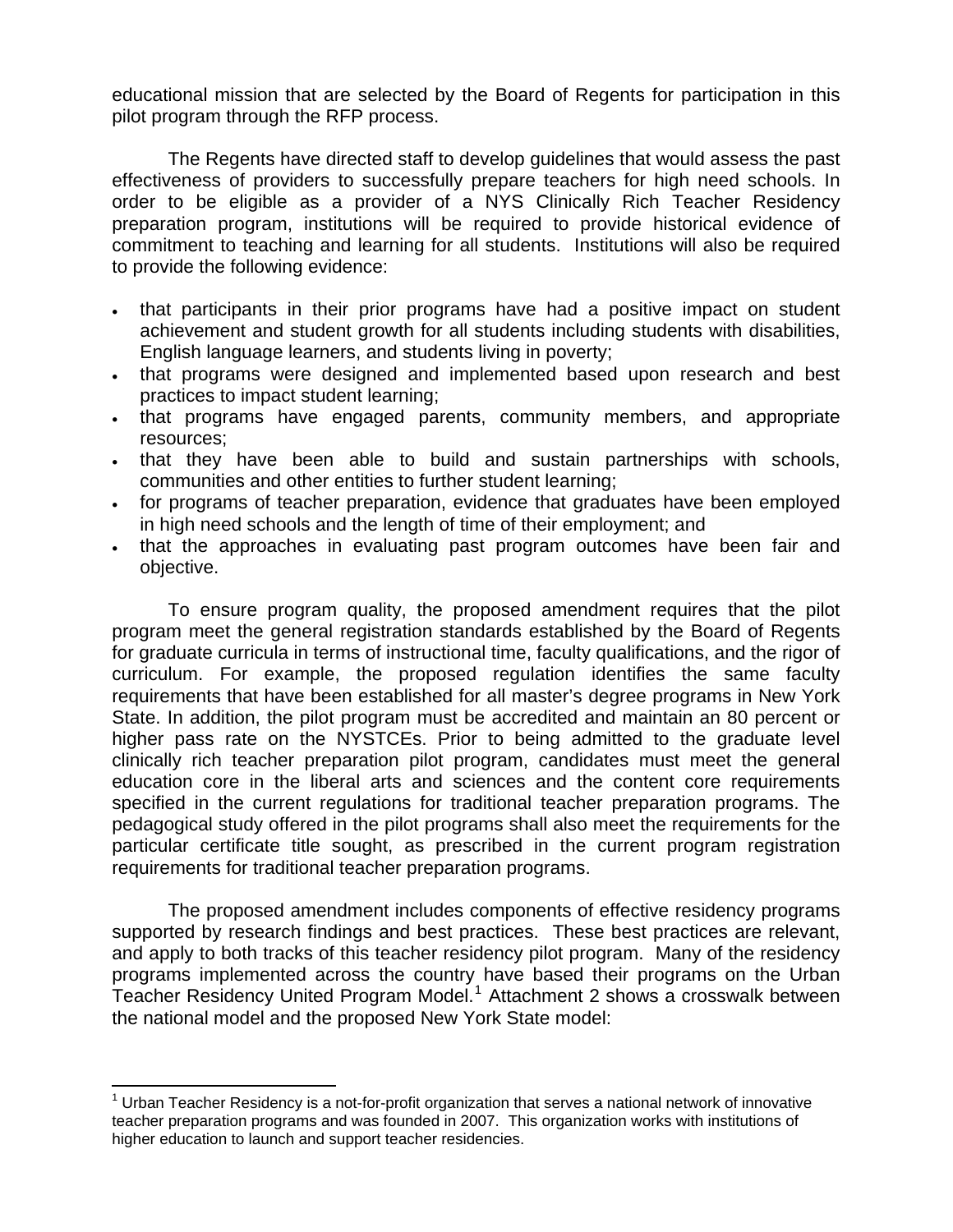- **Collaboration between program providers and partnering high need schools or school districts**: program providers shall execute a written agreement with partnering high need schools which specifies the roles of each partner in the design, implementation, and evaluation of the pilot programs.
- **Recruitment and selection for program candidates**: the recruitment process will be highly selective to attract not only the highest caliber of candidates to the pilot program but also candidates with a strong commitment to high need schools.
- **Research-based curriculum linking theory and practice**: the graduate level teacher preparation pilot program shall include at least one continuous school year of mentored clinical experience, grounded in the teaching standards currently being developed, and centered on practicing research-based teaching skills that make a difference in the classroom. Pedagogical study linking theory and practice will be embedded in the clinical experience.
- **Recruitment, selection, training, and support for mentors**: program providers shall collaborate with the high need schools to select mentors that are highly effective teachers and must provide mentors with continuous support and research-based training to support program candidates. Mentors will work collaboratively with faculty supervisors to evaluate candidates and provide feedback.
- **Mentoring and support for candidates throughout the program and after program completion**: Prior to assigning candidates to a classroom, program providers will enter into a written agreement with the high need schools specifying the mentoring plan. During the clinical experience, each candidate will be assigned a teacher-mentor and a support team comprised of a faculty member of the program, the school principal or designee, the assigned teachermentor, and a school curriculum supervisor or specialist. In addition, program providers must have a formal written agreement with partnering schools or school districts to provide continued mentoring support for program graduates during their first year of teaching.

 We received several comments on the proposed amendment during the public comment period. An assessment of the public comment is attached.

## Recommendation

VOTED: That paragraph (5) of subdivision (a) of section 52.1 of the Regulations of the Commissioner of Education be added; that subparagraph (xvi) of paragraph (1) of subdivision (b) of section 52.21 of the Regulations of the Commissioner of Education be amended; that paragraph (5) of subdivision (b) of section 52.21 of the Regulations of the Commissioner of Education be added and that section 80-5.13 of the Regulations of the Commissioner of Education be amended, effective July 29, 2010, as an emergency action upon a finding by the Board of Regents that such action is necessary to ensure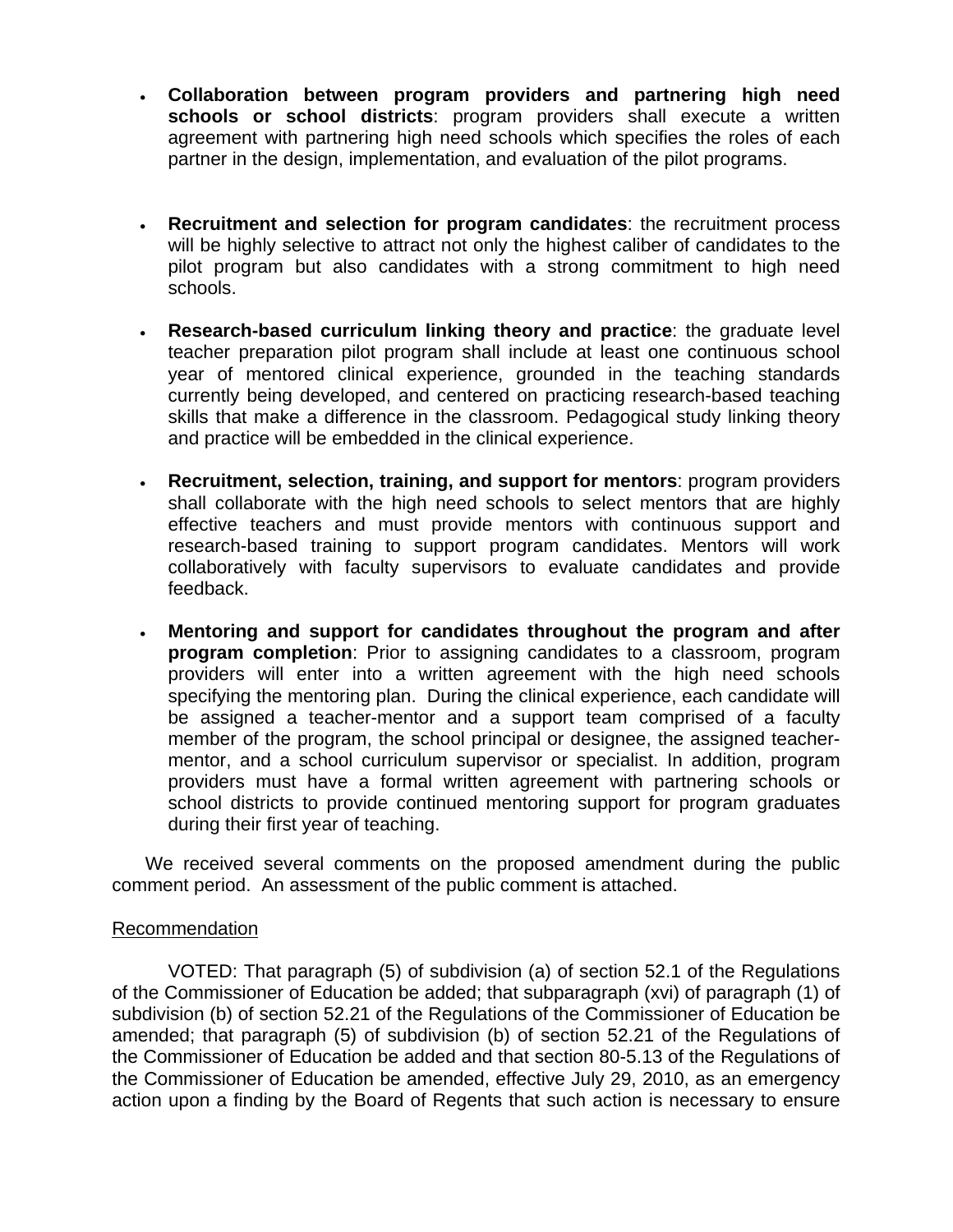that the proposed amendment remains continuously in effect until its adoption as a permanent rule.

VOTED: That paragraph (5) of subdivision (a) of section 52.1 of the Regulations of the Commissioner of Education be added; that subparagraph (xvi) of paragraph (1) of subdivision (b) of section 52.21 of the Regulations of the Commissioner of Education be amended; that paragraph (5) of subdivision (b) of section 52.21 of the Regulations of the Commissioner of Education be added and that section 80-5.13 of the Regulations of the Commissioner of Education be amended, effective August 11, 2010.

#### Timetable for Implementation

.

 The April emergency adoption will expire on July 29, 2010. If adopted at the July 2010 meeting as an emergency measure, the proposed amendment will become effective on July 29, 2010 and will be adopted as a permanent rule, effective August 11, 2010.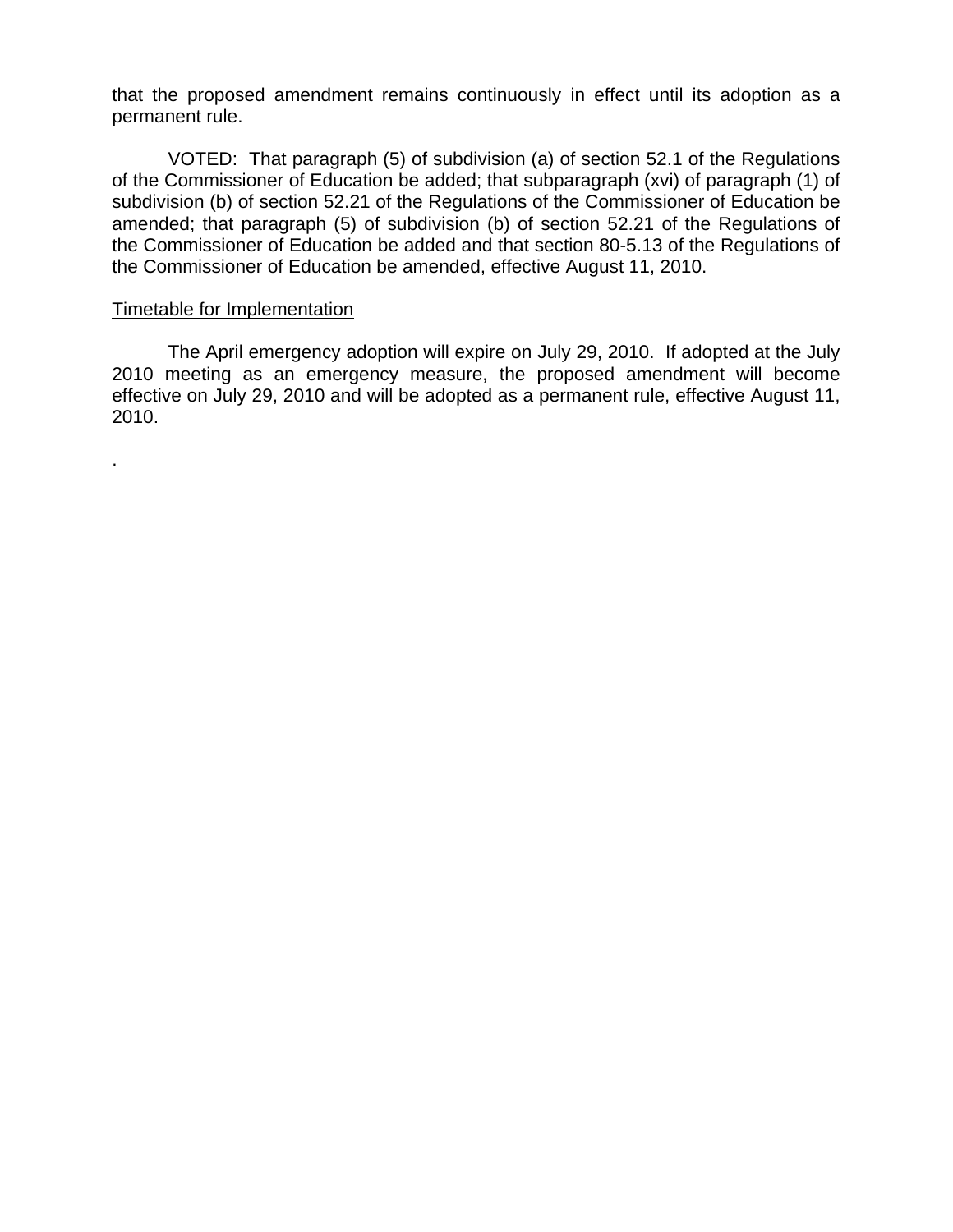#### **Attachment 1**

#### AMENDMENT OF THE REGULATIONS OF THE COMMISSIONER OF EDUCATION

Pursuant to sections 207, 208, 210, 214, 216, 224, 305, 3001, 3004 and 3006 of the Education Law

1. Paragraph (5) of subdivision (a) of section 52.1 of the Regulations of the Commissioner of Education is added, effective July 29, 2010, to read as follows:

(5) every curriculum leading to a master's degree in a clinically rich graduate level teacher preparation pilot program as prescribed under section 52.21(b)(5) of the Regulations of the Commissioner of Education.

2. Subparagraph (xvi) of paragraph (1) of subdivision (b) of section 52.21 of the Regulations of the Commissioner of Education is amended, effective July 29, 2010, to read as follows:

(xvi) Transitional B certificate means the first teaching certificate obtained by a candidate enrolled in an alternative teacher certification program or a Model-B teacher preparation track of a clinically rich graduate level teacher preparation pilot program, as prescribed in this section, that qualifies that individual to teach in the public schools of New York State, subject to the requirements and limitations of Part 80 of this Title, and excluding the provisional certificate, initial certificate, temporary license, transitional A certificate, and transitional C certificate.

 3. A new paragraph (5) shall be added to subdivision (b) of section 52.21 of the Regulations of the Commissioner of Education, effective May 1, 2010, to read as follows:

 (5) Clinically rich graduate level teacher preparation pilot program for high need schools. Two models of the clinically rich graduate level teacher preparation pilot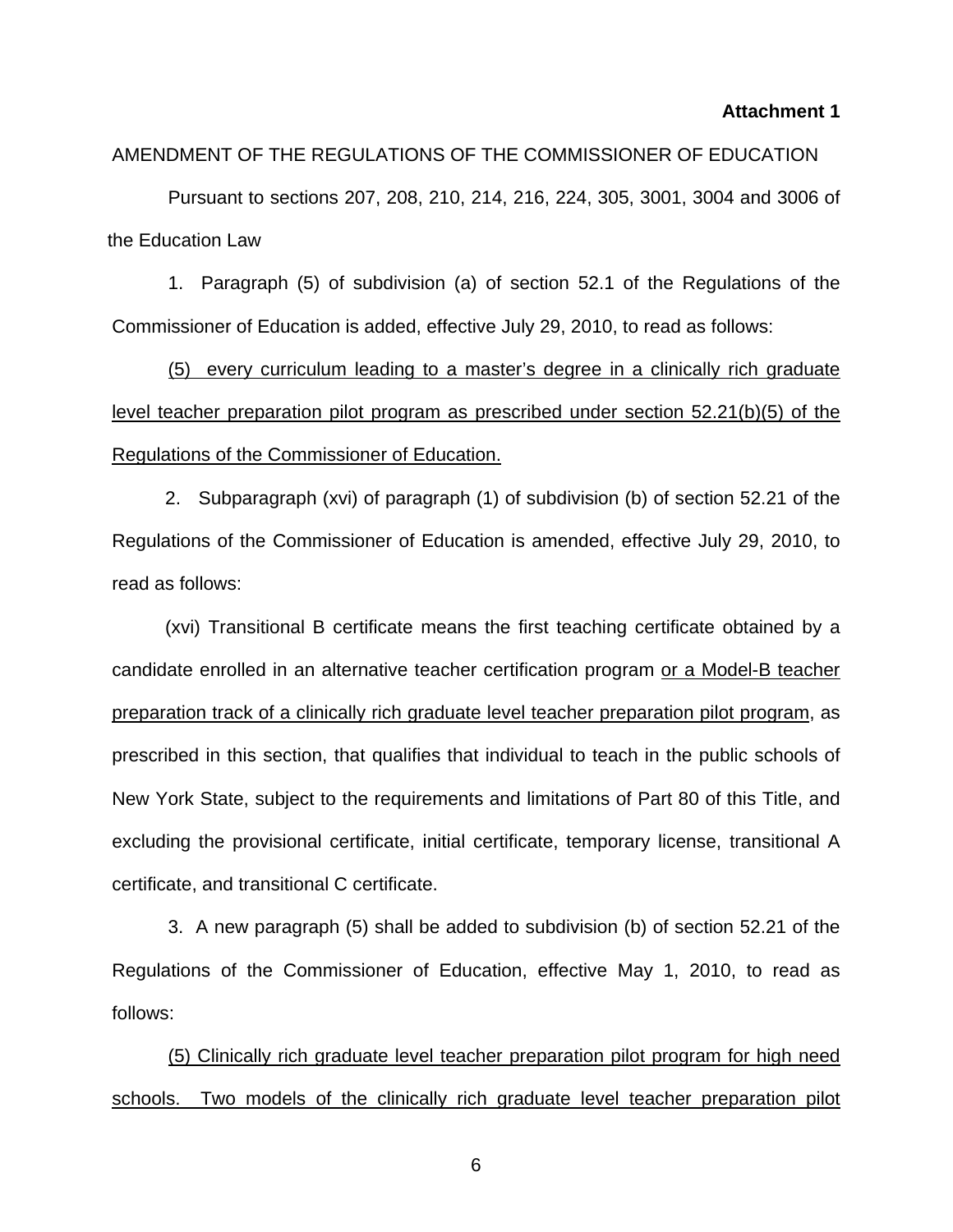program are established: the Model A - residency teacher preparation track for candidates working with a teacher of record and the Model B - residency teacher preparation pilot track for candidates employed as the teacher of record.

(i) Purpose. The purpose of this paragraph is to establish a clinically rich graduate level teacher preparation pilot program to increase the supply of highly effective teachers in high need subjects in high need schools. This pilot program will include an intensive residency component, grounded in the New York State teaching standards and centered on the practice of research-based teaching skills and best practices that make a difference in the classroom.

(ii) Limitations. The clinically rich graduate level teacher preparation pilot program shall end on June 30, 2016.

(iii) Definitions. For purposes of this paragraph:

(a) High need school shall mean a school designated by the Commissioner of Education as a high need school. A high need school shall include, but not be limited to, schools under registration review, low performing schools, and other high need schools, in which there is a shortage of certified teachers in the previous school year and there is a projected shortage of certified teachers in the current year.

(b) Institution shall mean an institution of higher education as defined in section 50.1 of this Title, an education corporation as defined in Education Law section 216 a, or a corporation having an educational purpose that is formed under the Not-for-Profit Corporation Law or the Business Corporation Law with the consent of the Commissioner pursuant to Education Law section 216, or a Limited Liability Company having an educational purpose that is formed under the Limited Liability Company Law with the consent of the Commissioner under Education Law section 216, and such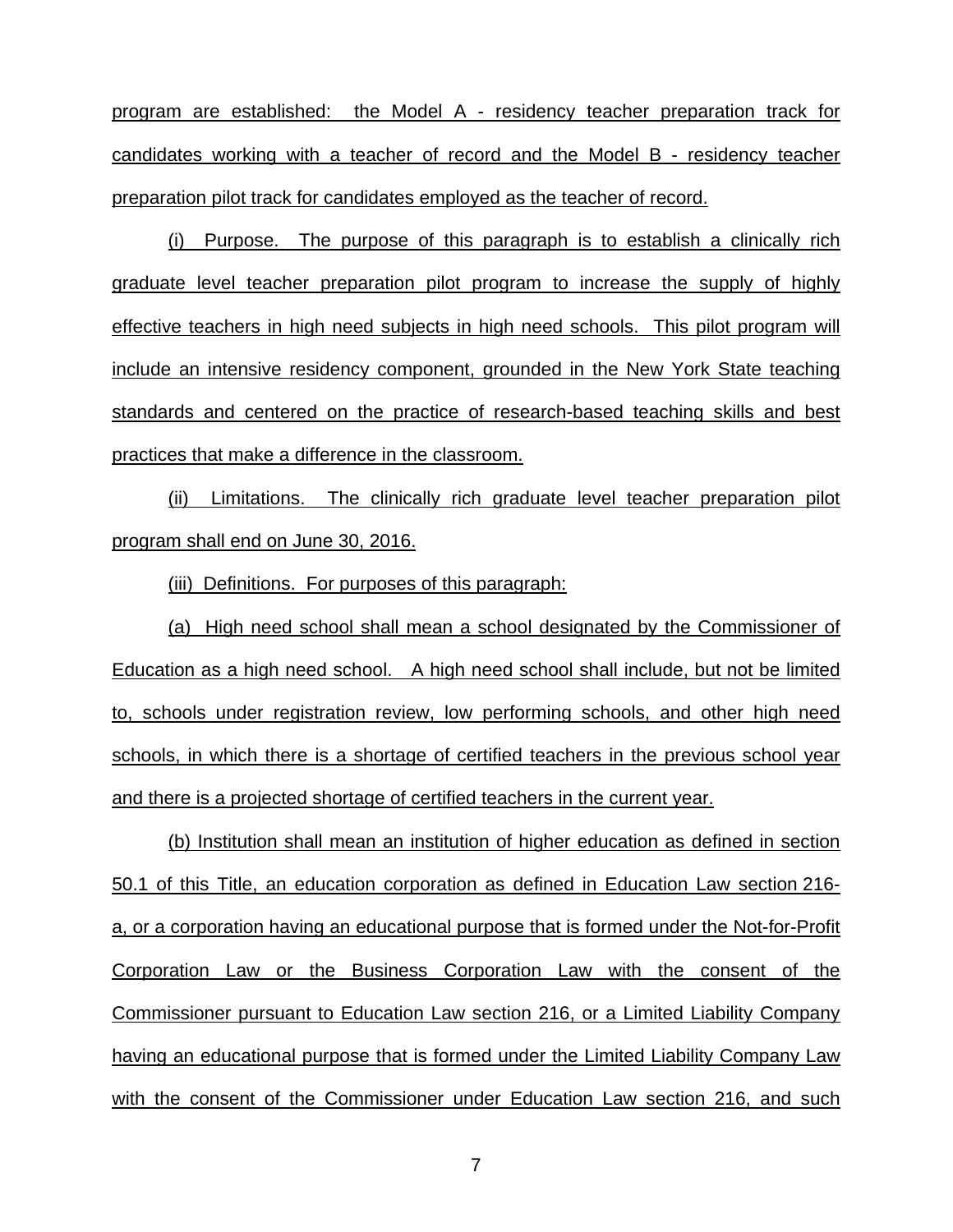institution must be selected by the Board of Regents for participation in these pilot programs pursuant to a request for proposal ("RFP") process. Such proposals shall meet the criteria outlined by the Board of Regents in the RFP and be in a format, and submitted pursuant to a timeline, as prescribed by the Board of Regents.

(c) Teacher of record shall mean the teacher with primary responsibility for instruction and grading in the classroom.

(d) Teacher-mentor shall mean an experienced and highly effective certified teacher who is employed in the same high need school as the candidate and who is assigned to provide mentoring and support to a candidate in this pilot program. For candidates in the Model- A track of this pilot program, the teacher-mentor shall be the teacher of record as defined in this subparagraph.

(iv) General requirements for the clinically rich graduate level pilot program. The general requirements for registration as set forth under sections 52.1 and 52.2 of this Part and the general requirements for registration of curricula in teacher education as set forth under section 52.21(b)(1), (b)(2)(i), (b)(2)(ii)(a), (b)(2)(ii)(b), (b)(2)(ii)(c)(1) and (b)(2)(iv) of this Part. The remaining requirements set forth in section 52.21 of this Part shall not be applicable, except as otherwise provided in this paragraph. In addition, the following requirements shall be met:

(a) Collaboration. Any institution that participates in this program shall execute a written agreement with each partnering high need school which shall include the following:

(1) the specific roles of the institution and the high need school in the recruitment, preparation, and mentoring of candidates, as well as their roles in sustaining this pilot program in the long term;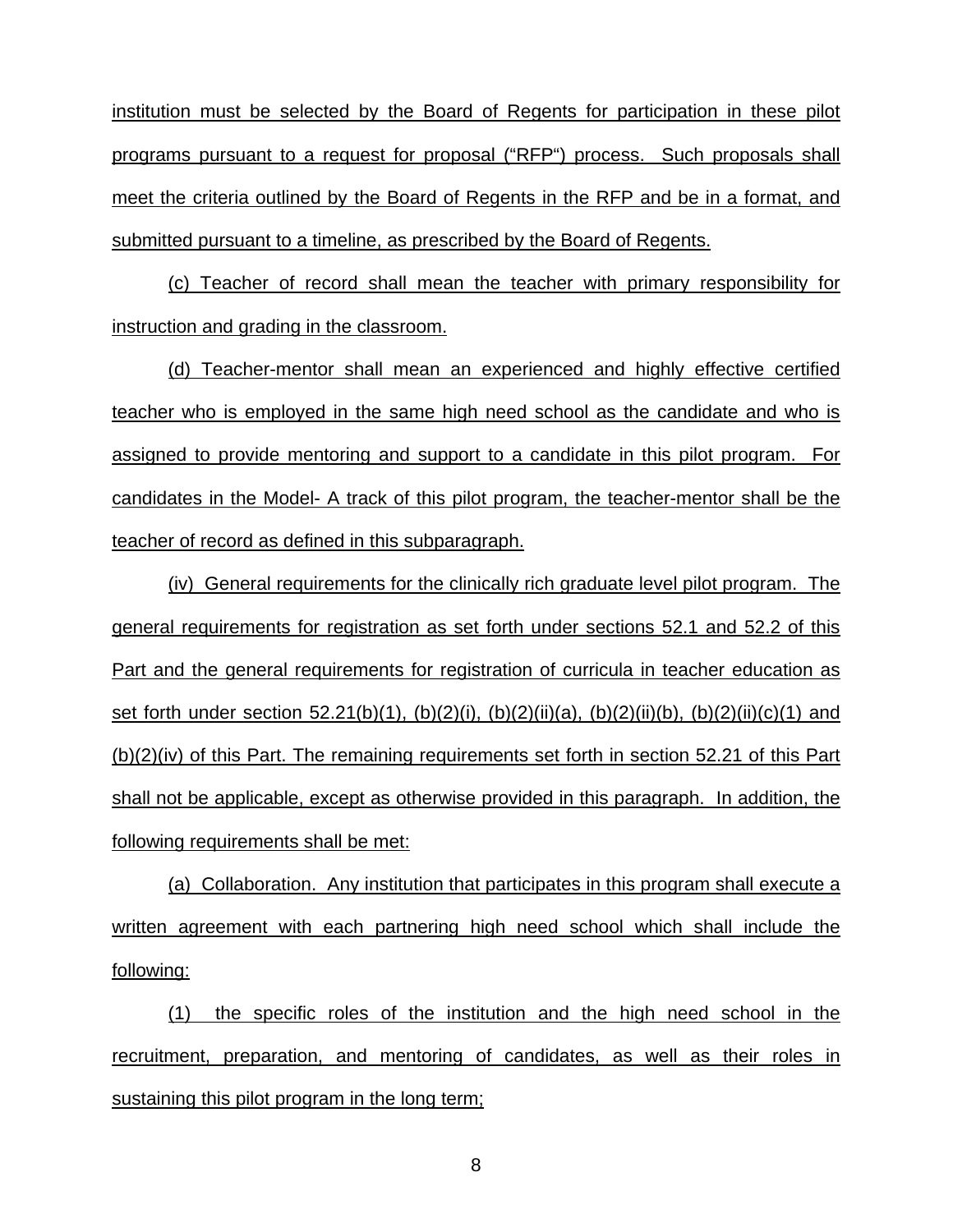(2) the selection and evaluation criteria and the recruitment process for teachermentors;

(3) the various types of assessments that will be used to evaluate candidates throughout the program, and how such assessments will be utilized to prescribe study and experiences that will enable candidates to develop the knowledge, understanding, and skills necessary to successfully meet the requirements of this program and to obtain certification upon completion of the program.

(b) Admission requirements. In addition to the selection criteria established by institutions for candidates to participate in this program, the pilot program shall meet the following admission requirements:

(1) The program shall require candidates to hold a baccalaureate or graduate degree from a regionally accredited institution of higher education or from an institution authorized by the Board of Regents to confer degrees. Candidates shall have achieved at least a 3.0 cumulative grade point average, or its equivalent, in the program leading to the baccalaureate or graduate degree, or shall have been found by an officer designated by the registered program to have the necessary knowledge and skills to successfully complete the program, which finding shall be in writing and include the basis for that finding.

(2) Candidates shall have completed an undergraduate or graduate major (sequential study comprising at least 30 semester hours that provides knowledge of breadth and depth in an interdisciplinary field or a subject, provided that such 30 semester hours may include up to 12 semester hours in cognates) in the subject of the certificate sought, or an undergraduate or graduate major in a related field approved by the department for this purpose at the time of program registration, except that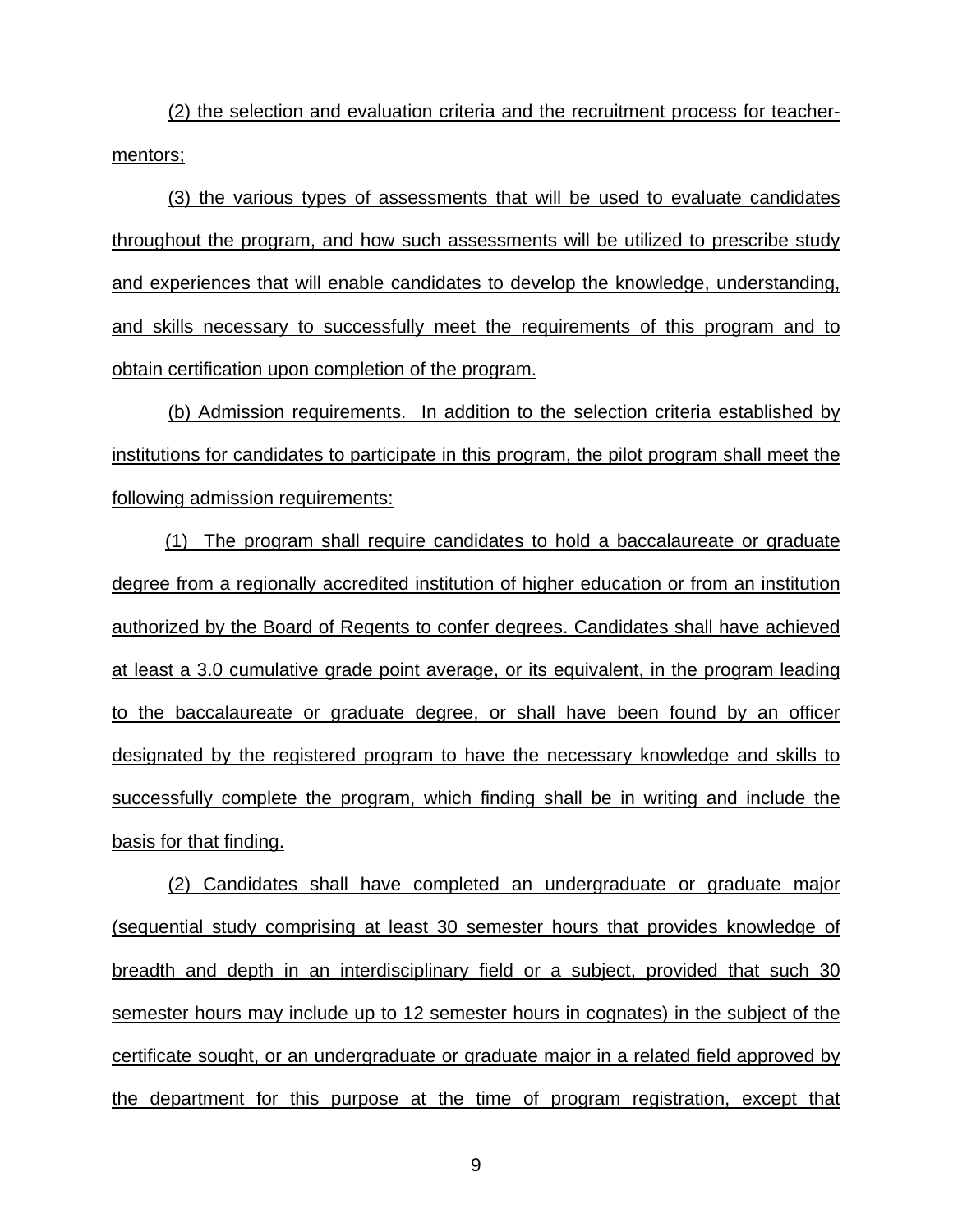candidates for a certificate in early childhood education, childhood education, and middle childhood education-generalist, or a candidate seeking to teach students with disabilities at those developmental levels shall meet the requirements of subclause (3) of this clause.

(3) Candidates for certificates in early childhood education, childhood education, and middle childhood education-generalist, or a candidate seeking to teach students with disabilities at those developmental levels shall have completed an undergraduate or graduate major in a liberal arts and sciences subject or interdisciplinary field.

 (4) Only those candidates who provide a written commitment to teach for at least four years in a high need school upon graduation shall be admitted into the program.

(c) Curriculum and the clinical experience component Completion of the curriculum and the clinical experience component of the program shall prepare the candidate with the education required for an initial certificate in a certificate title in the classroom teaching service and may prepare the candidate with the education required for a bilingual education extension of such certificate.

(1) Faculty. All faculty members who teach within a curriculum in this pilot program shall possess earned doctorates or other terminal degrees in the field in which they are teaching or shall have demonstrated, in other widely recognized ways, their special competence in the field in which they graduate students.

(2) Curriculum. The curriculum of the pilot program shall include research-based skills and best practices aligned with the newly developed teacher standards to prepare candidates to be effective teachers in high need schools. In addition, the curriculum of the program shall meet the following requirements: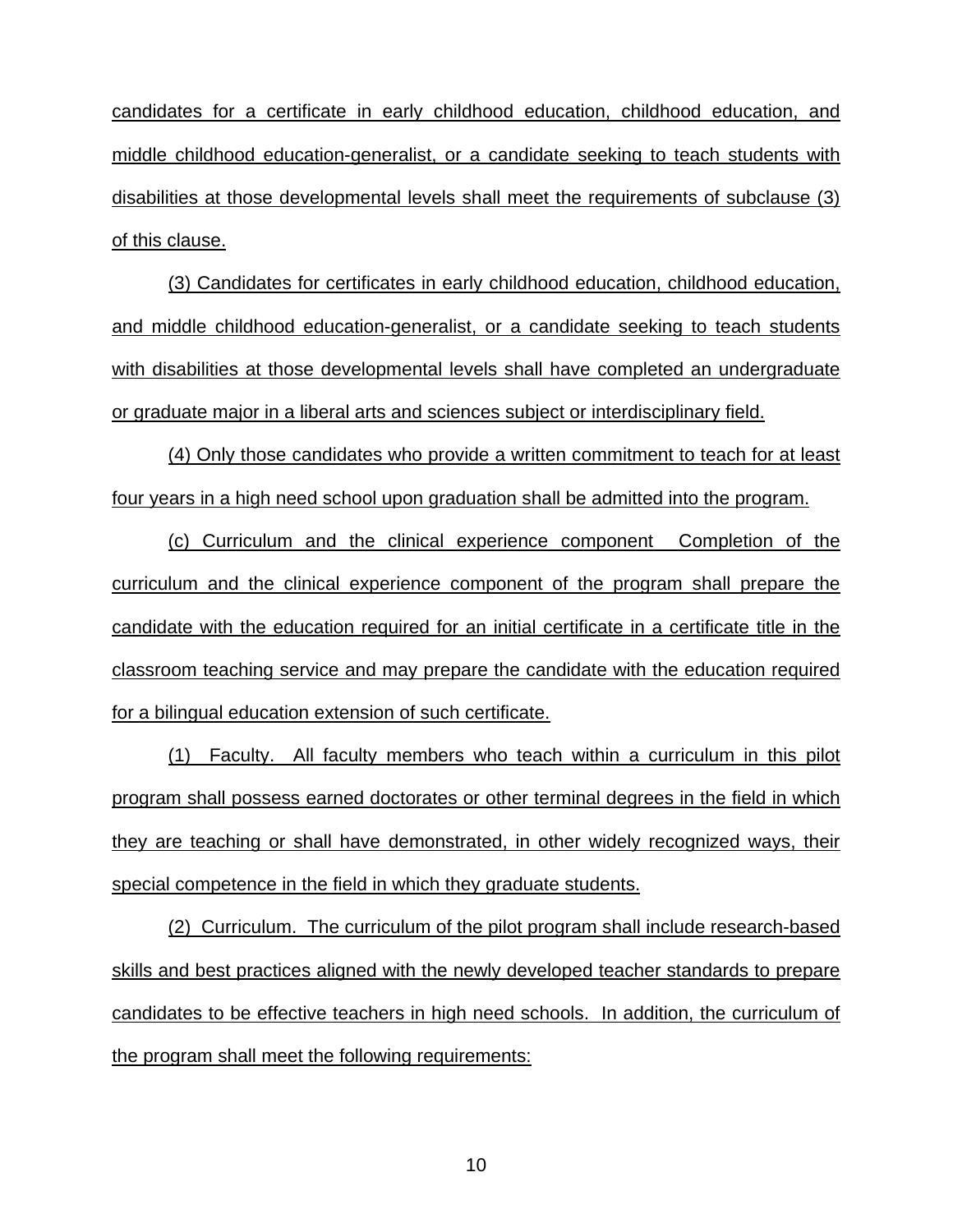(i) The curriculum shall be offered by qualified faculty who demonstrate that they understand high need schools; and

(ii) The pedagogical preparation of the program shall include, but need not be limited to graduate level study designed to permit the candidate to obtain the pedagogical core requirements for programs leading to an initial certificate, as prescribed in subclause  $(2)(ii)(c)(1)$  of this subdivision and the specific pedagogical study requirements for the particular certificate title sought as prescribed in subparagraphs (3)(i) through (xv) of this subdivision.

(3) Clinically rich experience component. The clinical experience component of the program shall meet the following requirements:

(i) The clinical experience shall be designed by the institution in collaboration with a high needs school to provide a rich variety of teaching experiences for the candidate to ensure that program graduates will be effective teachers in high need schools.

 (ii) Prior to assigning the candidate to a classroom, the institution shall enter into a written agreement with the high need school wherein the high need school shall agree to establish a plan for at least one continuous school year of mentored clinical experience by the assigned teacher-mentor for the candidate and support by a team comprised of a faculty member of the program, the school principal or designee, the assigned teacher-mentor, and a school curriculum supervisor or specialist.

(iii) The program shall ensure its candidates receive mentoring support by a teacher-mentor during the entire period they are assigned to the classroom and enrolled in the program, which shall be at least one continuous school year.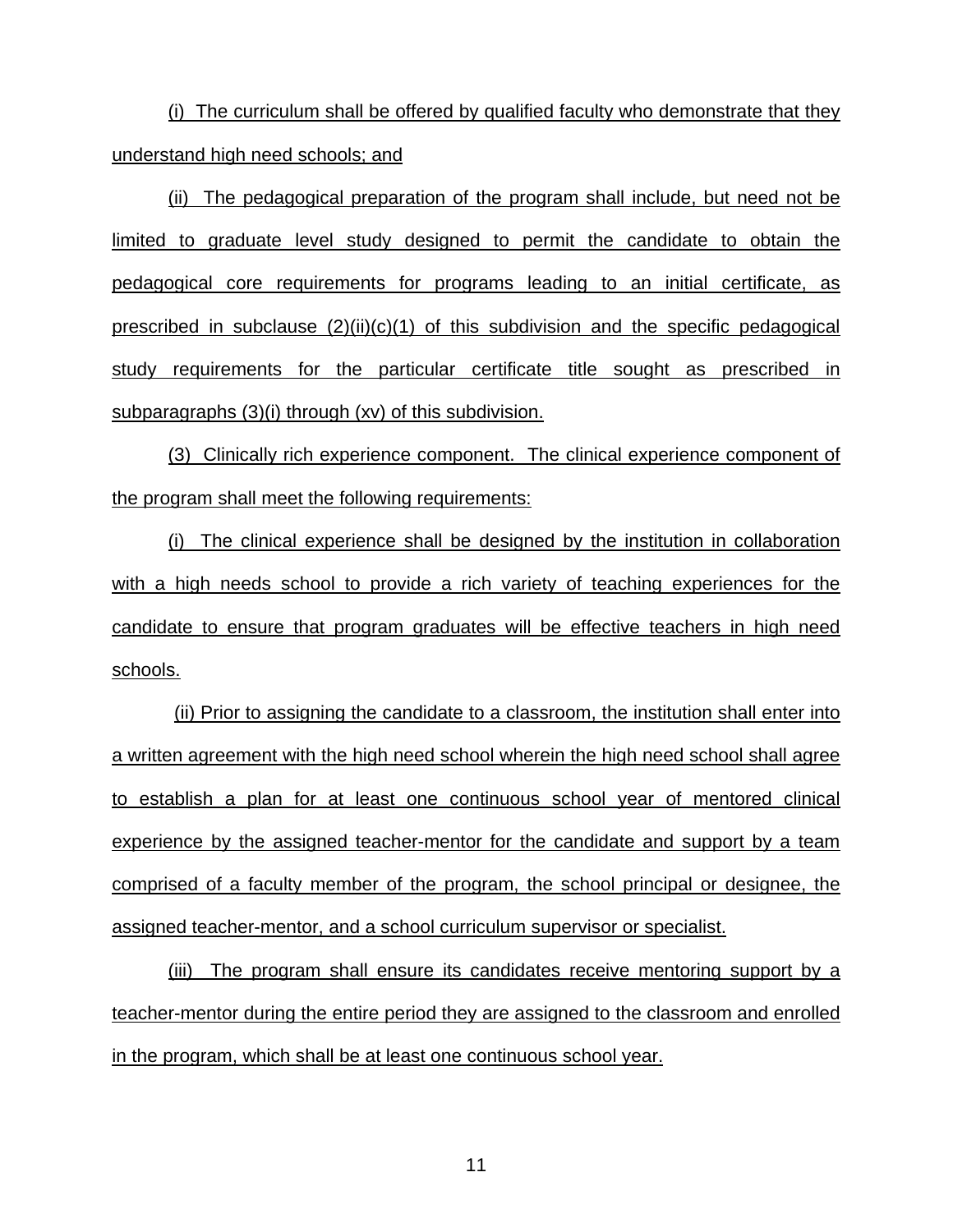(iv) The mentored clinical experience shall take place with an assigned teacher mentor in a high need school that offers instruction in any grade, pre-kindergarten through 12, as appropriate to the certificate sought.

(iv) Program faculty shall supervise the candidate and promote the linking of theory and practice by observing and advising the candidate at least twice each month during the clinical experience, except as otherwise provided in this paragraph.

 (v) Program faculty shall work in collaboration with the assigned teacher-mentor to evaluate candidates and provide feedback.

 (vi) During the clinical experience, the program shall provide courses and seminars that are designed to link educational theory with clinical experiences, which shall include, but need not be limited to, the curricula described in item (iv)(c)(1)(ii) of this paragraph.

(d) Degree. Successful completion of the pilot program shall lead to a professional Master of Arts in Teaching degree. Any institution that offers a program, other than an institution of higher education, shall certify to the department that the candidate has satisfactorily met the requirements of this paragraph. Upon receipt of such certification from an institution other than an institution of higher education, the Board of Regents will issue a professional Master of Arts in Teaching degree to such candidate provided that the program remains in good standing with the Department.

(e) Certification. A designated officer of the institution offering the pilot program shall be required to recommend the candidate for an initial certificate, and as applicable, for the bilingual education extension of those certificates, upon completion of the program and after consultation with the school principal or designee at the location of the mentored teaching.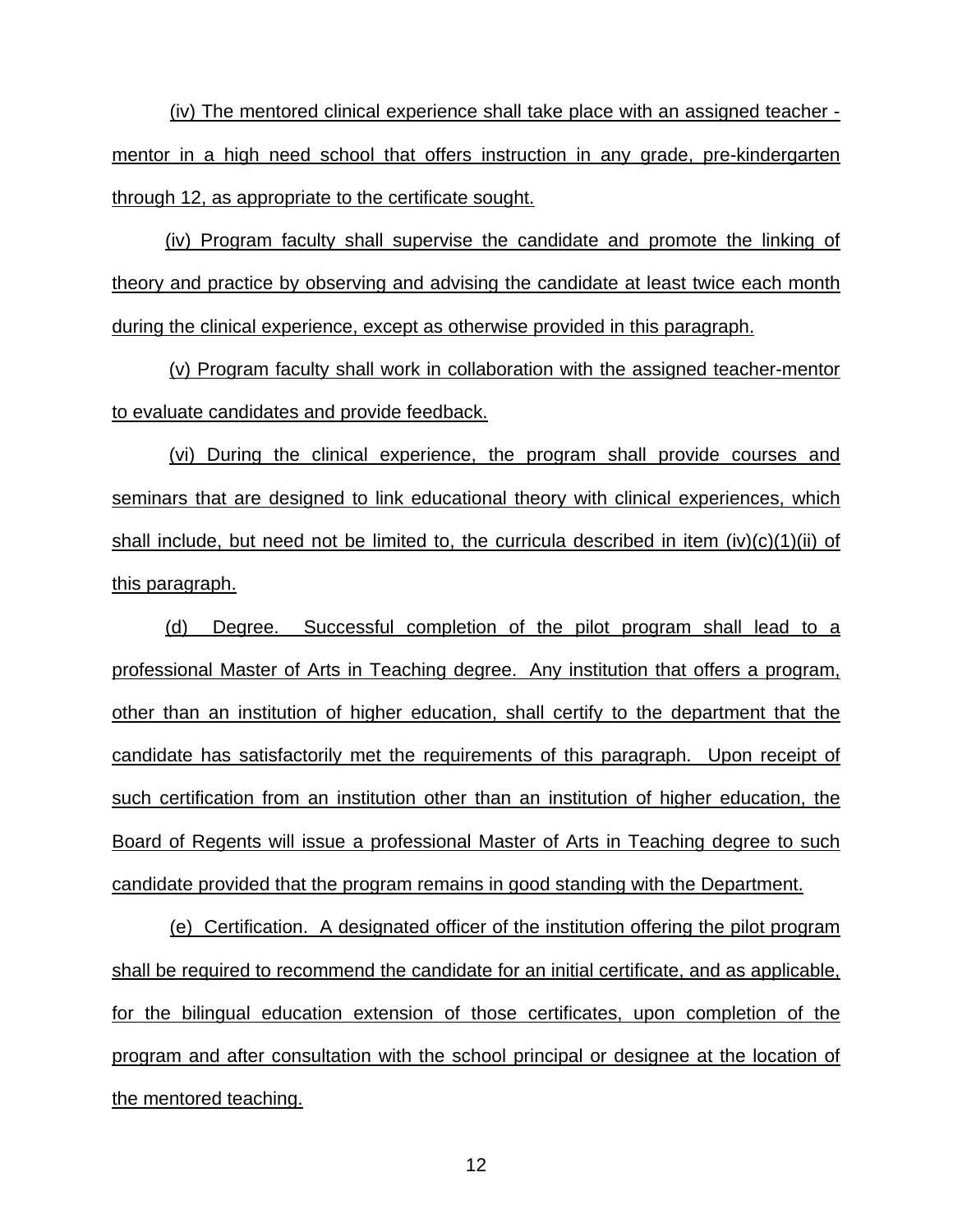(f) Support commitment for pilot program graduates upon completion of the program. An institution shall have a formal written agreement with partnering schools or districts to provide continued mentoring support for graduates of the pilot program during their first year of teaching, which shall include, but not be limited to, setting selection criteria, and the recruitment and training processes for mentors; and developing plans to provide professional development programs based on research and best practices for mentors and graduates.

(v) Specific requirements for the Model A –residency teacher preparation pilot track where the candidate works with a teacher of record in the classroom. The candidate shall complete the clinical experience component of this program with an assigned teacher of record in the classroom. The institution shall assign the teacher of record as the candidate's teacher-mentor.

(vi) Specific requirements for the Model B- residency teacher preparation pilot track where the candidate is employed by the high need school as the teacher of record.

(a) Introductory component. The program shall meet the requirements of the introductory component prescribed in items (3)(xvii)(b)(2)(i) and (iv) of this subdivision. Such introductory component shall lead to the Transitional B certificate in a certificate title in the classroom teaching service, and may also lead to a bilingual education extension of such transitional B certificate.

(b) Mentored teaching. Program candidates who are teaching with a Transitional B certificate shall receive weekly program faculty supervision and daily mentoring by an assigned teacher-mentor during the first eight weeks of teaching and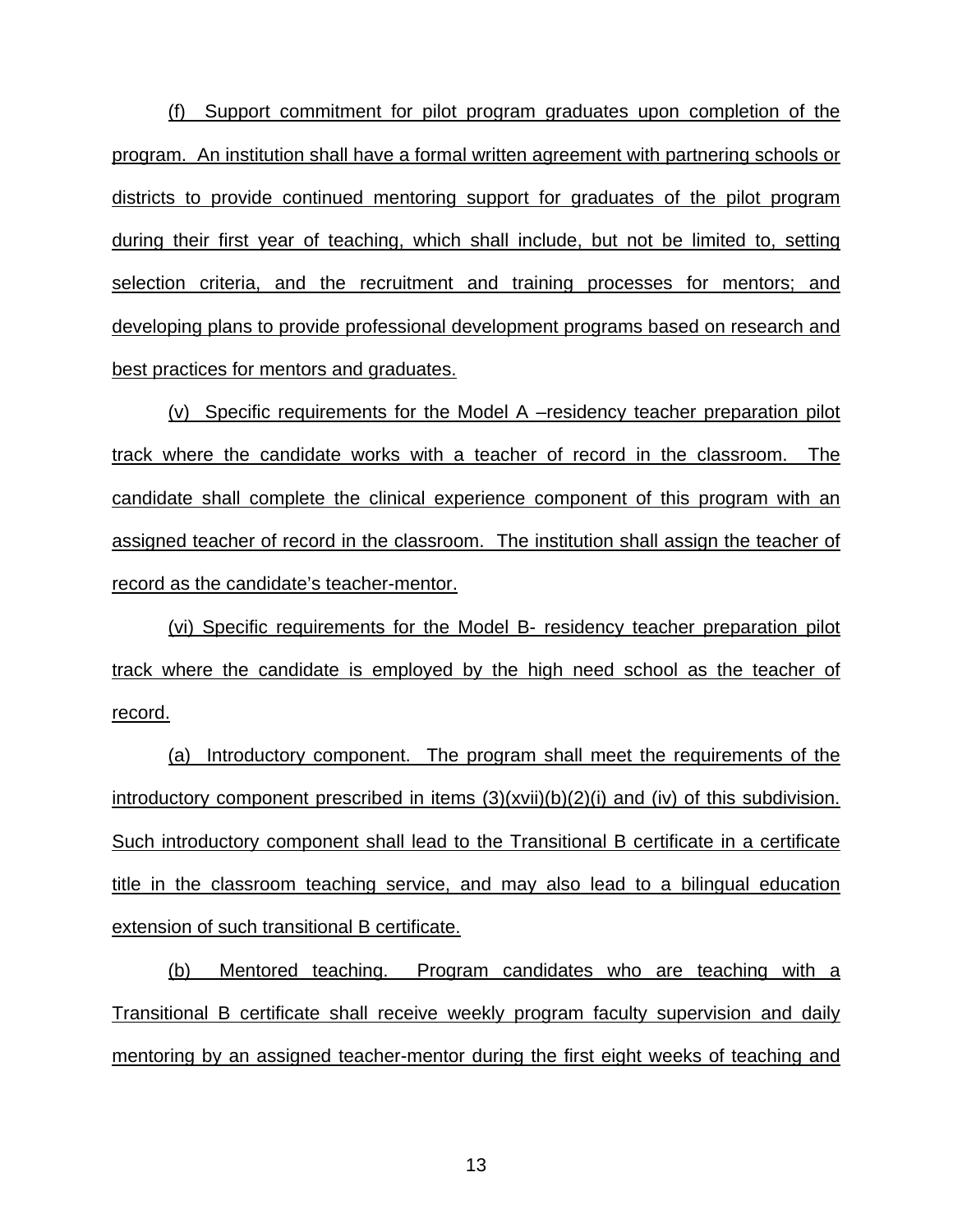continued mentoring by an assigned teacher mentor during the remainder of the time that the candidate is enrolled in the program and teaching.

(c) Candidates must meet program standards for good academic progress in order to retain the Transitional B certificate.

 4. Section 80-5.13 of the Regulations of the Commissioner of Education is amended, effective May 1, 2010, to read as follows:

§80-5.13 Alternative requirements for classroom teaching certificates.

(a) Requirements for the transitional B certificate for all titles in the classroom teaching service, applicable for a candidate enrolled in either an alternative teacher certification program registered pursuant to section 52.21(b)(3)(xvii) of this Title or a Model B–residency teacher preparation track of a clinically rich graduate level teacher preparation pilot program registered pursuant to section 52.21(b)(5) of this Title,

(1) General requirements.

 $(i)$  . . .

(ii) Limitations. The transitional B certificate shall authorize a candidate to teach only in a school district for which a commitment for employment and mentoring has been made. In addition, it shall only be valid as long as the candidate is matriculated in good standing in a registered alternative teacher certification program or a Model B– residency teacher preparation track of a clinically rich graduate level teacher preparation pilot program registered pursuant to section 52.21(b)(5) of this Title, leading to a provisional or initial certificate, unless the candidate has applied for the transitional B certificate on or before February 1, 2001 and the candidate is matriculated in good standing in a registered program leading to the provisional or initial certificate in the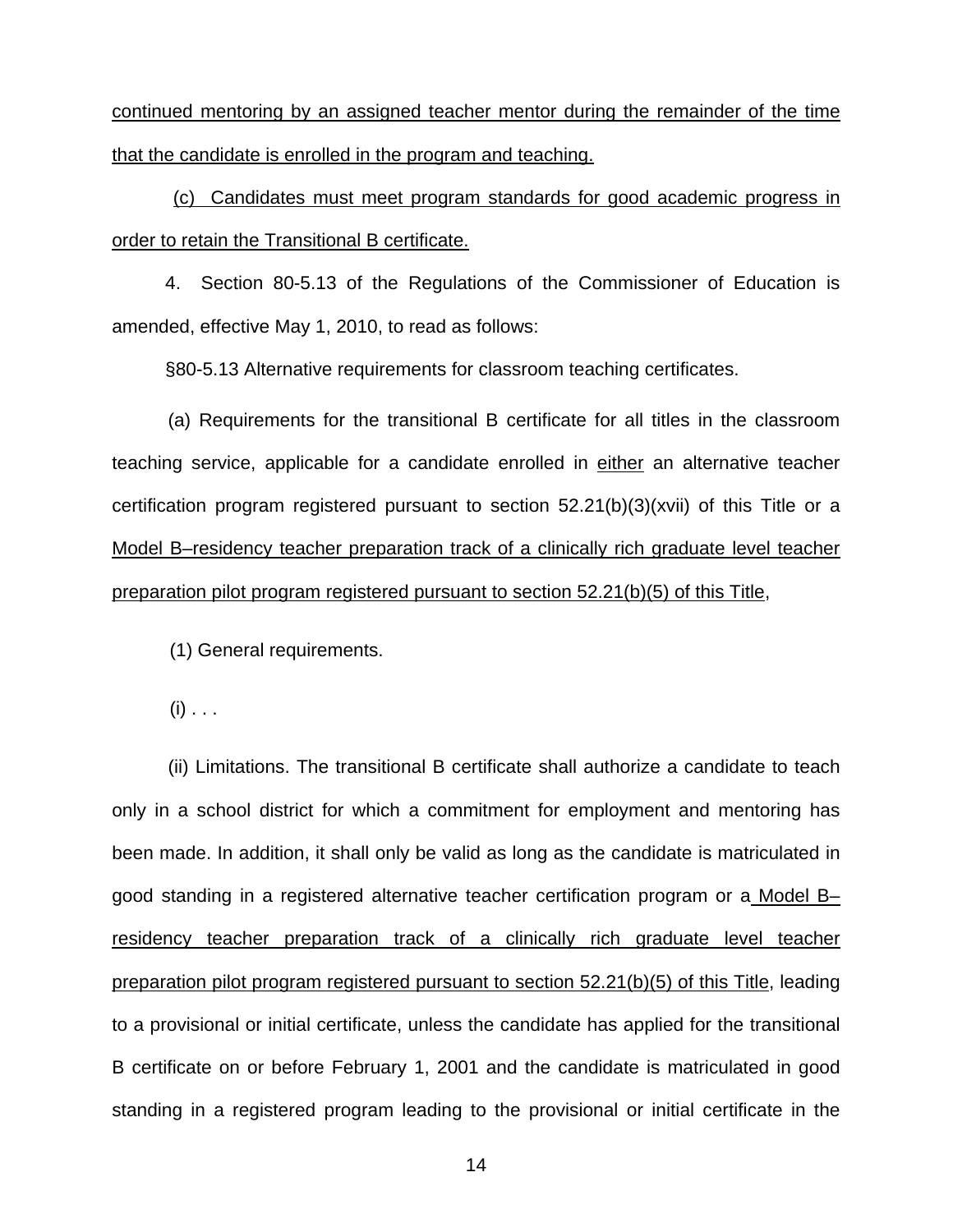certificate title sought and has documented that such program will meet all requirements of the alternative teacher certification program, or unless the candidate has completed such program.

(2) The candidate shall meet the requirements in each of the following subparagraphs:

(i) Education.

(a) The candidate shall hold a baccalaureate or graduate degree from a regionally accredited institution of higher education or from an institution authorized by the Board of Regents to confer degrees; and

(b) either:

(1) the candidate shall submit satisfactory evidence of:

(i) matriculation in an alternative teacher certification program or a Model B– residency teacher preparation track of a clinically rich graduate level teacher preparation pilot program registered pursuant to section 52.21(b)(5) of this Title, leading to a provisional or initial certificate or leading to provisional/permanent or initial/professional certificates and, as applicable, a bilingual education extension of such certificates, registered pursuant to and having met the admission requirements prescribed in section 52.21(b)(3)(xvii) or section 52.21(b)(5) of this Title; and

(ii) having completed the introductory component of a registered program leading to the transitional B certificate, as prescribed in section 52.21(b)(3)(xvii) or section 52.21(b)(5) of this Title or the acceptable equivalent of such study as determined by the department; or

 $(2)$  . . .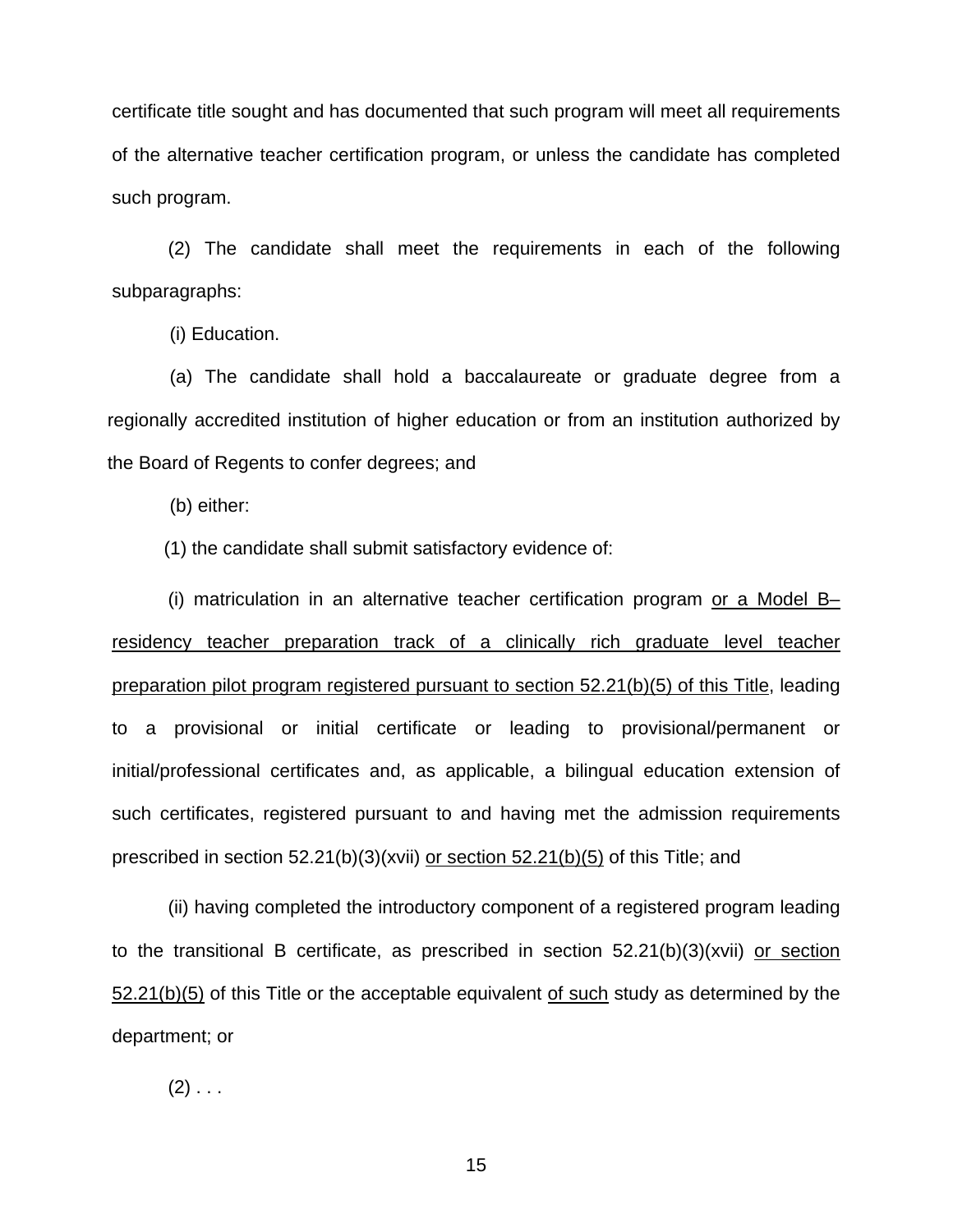$(ii) \ldots$ 

(iii) Employment and support commitment. The candidate shall submit satisfactory evidence of having a commitment from a school or school district of employment as a full- time teacher with the school or school district in the area of the certificate sought for at least three school years, which shall include at least one year of mentoring as prescribed in section 52.21(b)(3)(xvii) or section 52.21(b)(5) of this Title.

 (b) Requirements for the provisional or initial certificate for all titles in the classroom teaching service, and a bilingual education extension of such certificate, applicable for a candidate holding a transitional B certificate and matriculated in an alternative teacher certification program registered pursuant to section 52.21(b)(3)(xvii) of this Title or a Model B–residency teacher preparation track of a clinically rich graduate level teacher preparation pilot program registered pursuant to section 52.21(b)(5) of this Title,

(1) The candidate shall meet the requirements in each of the following subparagraphs:

(i) Education. The candidate shall have successfully completed either:

 (a) an alternative teacher certification program or the Model B–residency teacher preparation track of a clinically rich graduate level teacher preparation pilot program leading to a provisional or initial certificate or leading to provisional/permanent or initial/professional certificates, which may also lead to a bilingual education extension of such certificates, that is registered pursuant to section 52.21(b)(3)(xvii) or section 52.21(b)(5) of this Title; or

 $(b) \ldots$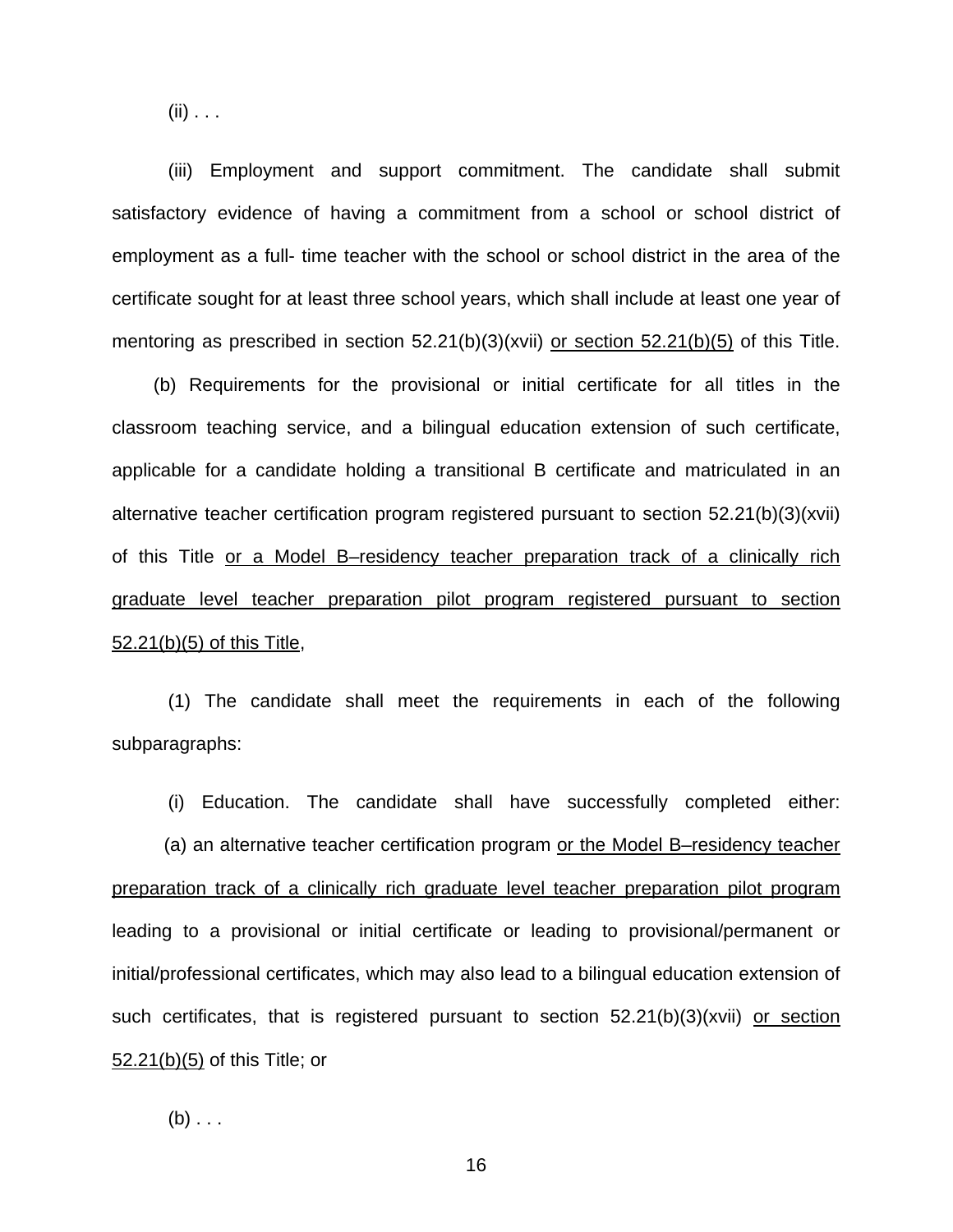$(ii) \ldots$ 

(iii) Experience and mentoring. The candidate shall submit evidence of having had at least one school year of full-time teaching that was mentored, obtained through an alternative teacher certification program or a Model B–residency teacher preparation track of a clinically rich graduate level teacher preparation pilot program, registered pursuant to section 52.21(b)(3)(xvii) or section 52.21(b)(5) of this Title, or other program that meets the education requirements of this subdivision.

 $(2)$  . . .

 $(3)$  . . .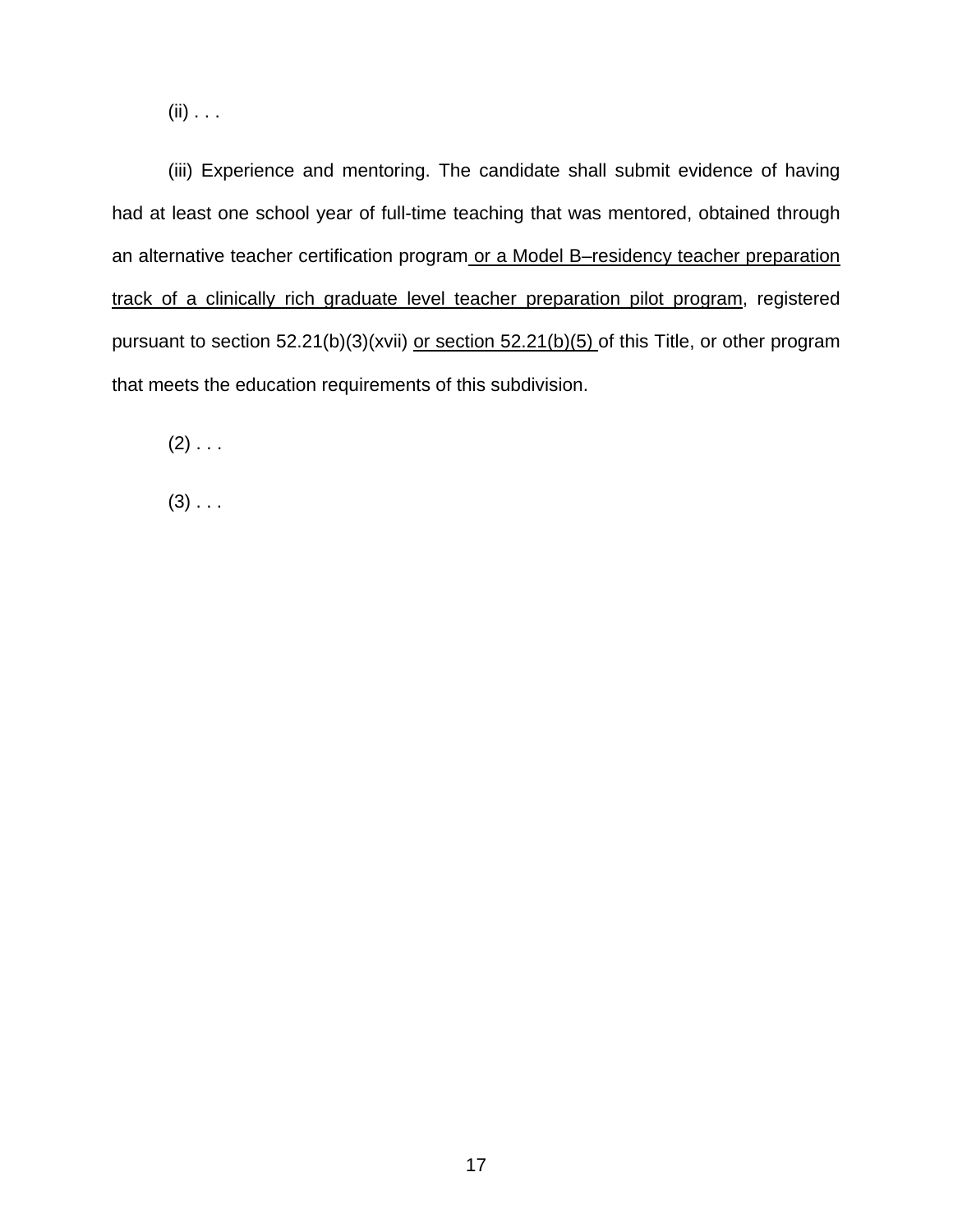## **Attachment 2**

## **Evidence of Capacity to Provide Effective Residency Programs:**

The Regents have directed staff to develop guidelines that would assess the past effectiveness of providers to successfully prepare teachers for high need schools. As part of the RFP process, listed below are the recommended standards. In order to be eligible as a provider of a NYS Clinically Rich Teacher Residency preparation program, institutions will be required to provide historical evidence of commitment to teaching and learning for all students. Institutions will be required to provide the following evidence:

- that participants in prior programs have had a positive impact on student achievement and student growth for all students including students with disabilities, English language learners, and students living in poverty;
- that programs were designed and implemented based upon research and best practices to impact student learning;
- . that programs have engaged parents, community members, and appropriate resources;
- that they have been able to build and sustain partnerships with schools, communities and other entities to further student learning;
- for programs of teacher preparation, evidence that graduates have been employed in high need schools and the length of time of their employment; and
- that the approaches in evaluating past program outcomes have been fair and objective.

The following chart identifies elements of quality Teacher Residency programs based on the Urban Teacher Residency United Program model used nationally for the Boston and Denver.

| <b>Elements and Standards of Quality</b><br><b>Teacher Residency Programs of Urban</b><br>Teacher Residency United Program* |                                                                                          | Urban Teacher<br><b>Residency United</b><br><b>Program Model</b> | <b>New York Clinically Rich</b><br><b>Teacher Residency - Elements</b><br>Included in draft Regulations |  |
|-----------------------------------------------------------------------------------------------------------------------------|------------------------------------------------------------------------------------------|------------------------------------------------------------------|---------------------------------------------------------------------------------------------------------|--|
| <b>Management</b>                                                                                                           |                                                                                          |                                                                  |                                                                                                         |  |
| $\bullet$                                                                                                                   | Partnership between high need<br>district, institution, or other eligible<br>partners    |                                                                  |                                                                                                         |  |
|                                                                                                                             | <b>Designated lead partner</b>                                                           |                                                                  | Will be referenced in the RFP                                                                           |  |
|                                                                                                                             | Sustainable funding                                                                      |                                                                  |                                                                                                         |  |
|                                                                                                                             | <b>Commitment to local assessment</b><br>and evaluation                                  |                                                                  |                                                                                                         |  |
|                                                                                                                             | Transparent, legally binding<br>agreements between UTR and all<br>residency participants |                                                                  |                                                                                                         |  |
| <b>Resident Recruitment and Selection</b>                                                                                   |                                                                                          |                                                                  |                                                                                                         |  |

## **Framework of Teacher Residency Elements**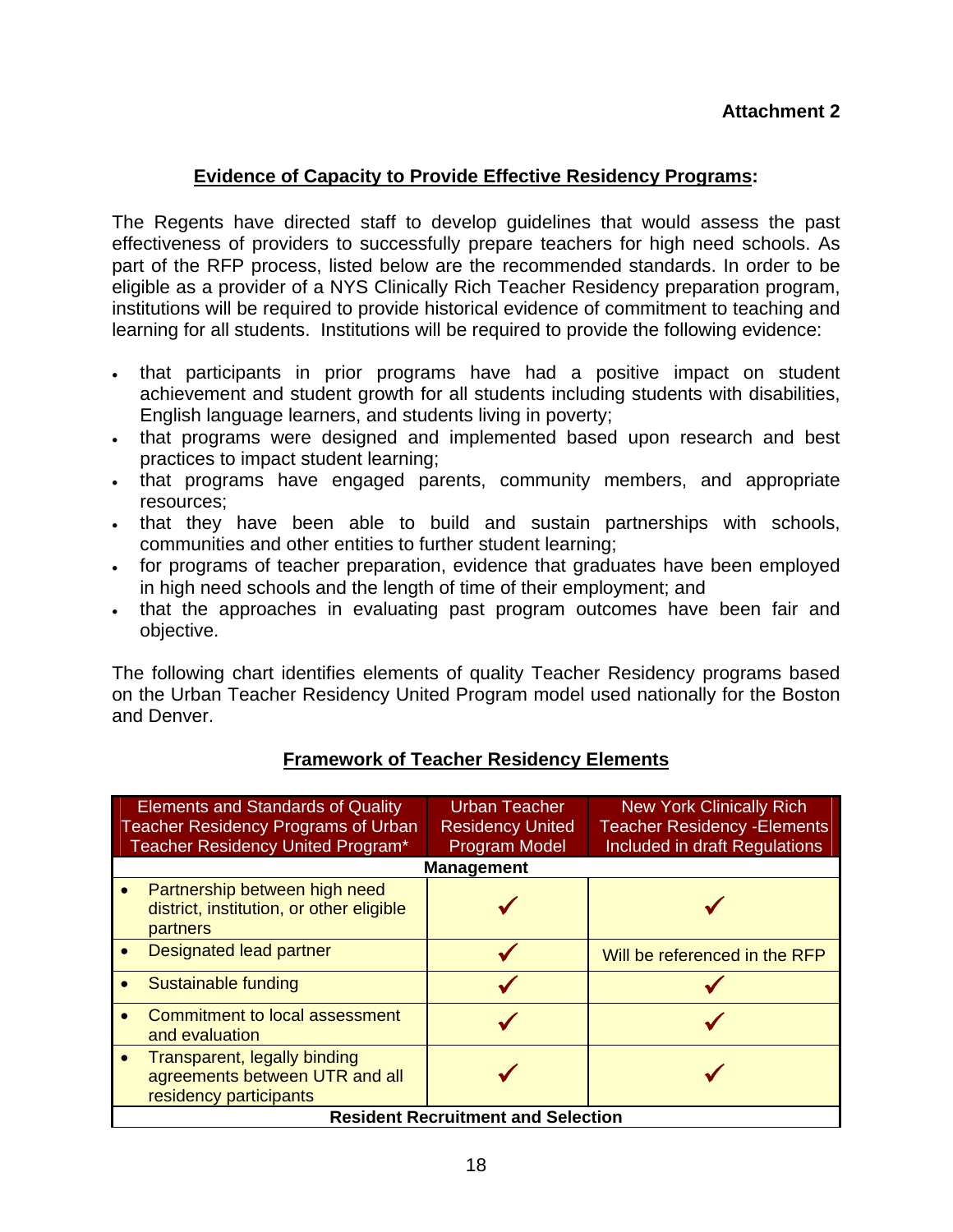|                       | Alignment with district goals                                         |                                             |                               |  |  |
|-----------------------|-----------------------------------------------------------------------|---------------------------------------------|-------------------------------|--|--|
|                       | Integrated approach to recruitment                                    |                                             | Will be referenced in the RFP |  |  |
|                       | Rigorous and competitive selection<br>process                         |                                             |                               |  |  |
|                       |                                                                       | Mentor recruitment, selection, and training |                               |  |  |
|                       | Integrated approach to recruitment                                    |                                             |                               |  |  |
|                       | Rigorous and competitive selection<br>process                         |                                             |                               |  |  |
|                       | <b>High quality PD for mentors</b>                                    |                                             |                               |  |  |
|                       | Mentor assessment and<br>accountability                               |                                             |                               |  |  |
| <b>Residency Year</b> |                                                                       |                                             |                               |  |  |
|                       | <b>Rigorous resident learning</b><br>standards                        |                                             |                               |  |  |
|                       | <b>Rigorous and aligned coursework</b>                                |                                             |                               |  |  |
|                       | Intensive classroom apprenticeship                                    |                                             |                               |  |  |
|                       | Dynamic application of the gradual<br>release of responsibility model |                                             | (model A only)                |  |  |
|                       | <b>Resident assessment and</b><br>accountability                      |                                             |                               |  |  |
|                       | Strategic placement of residents and graduates                        |                                             |                               |  |  |
|                       | Placement of resident in training<br>sites                            |                                             |                               |  |  |
|                       | Placement of graduates in high<br>need schools                        |                                             | Will be referenced in the RFP |  |  |
|                       | Grouping of residents and<br>graduates in cohorts                     |                                             | Will be referenced in the RFP |  |  |
| <b>Post Residency</b> |                                                                       |                                             |                               |  |  |
|                       | Integrated induction coach<br>selection                               |                                             |                               |  |  |
|                       | <b>High quality PD for induction</b><br>coaches                       |                                             |                               |  |  |
| $\bullet$             | School based one-on-one induction<br>coaching                         |                                             | Will be referenced in the RFP |  |  |
| $\bullet$             | <b>Ongoing professional learning</b><br>community                     |                                             | Will be referenced in the RFP |  |  |

\* Indicators identifying the elements of a Teacher Residency Framework are from the Urban Teacher Residency United Program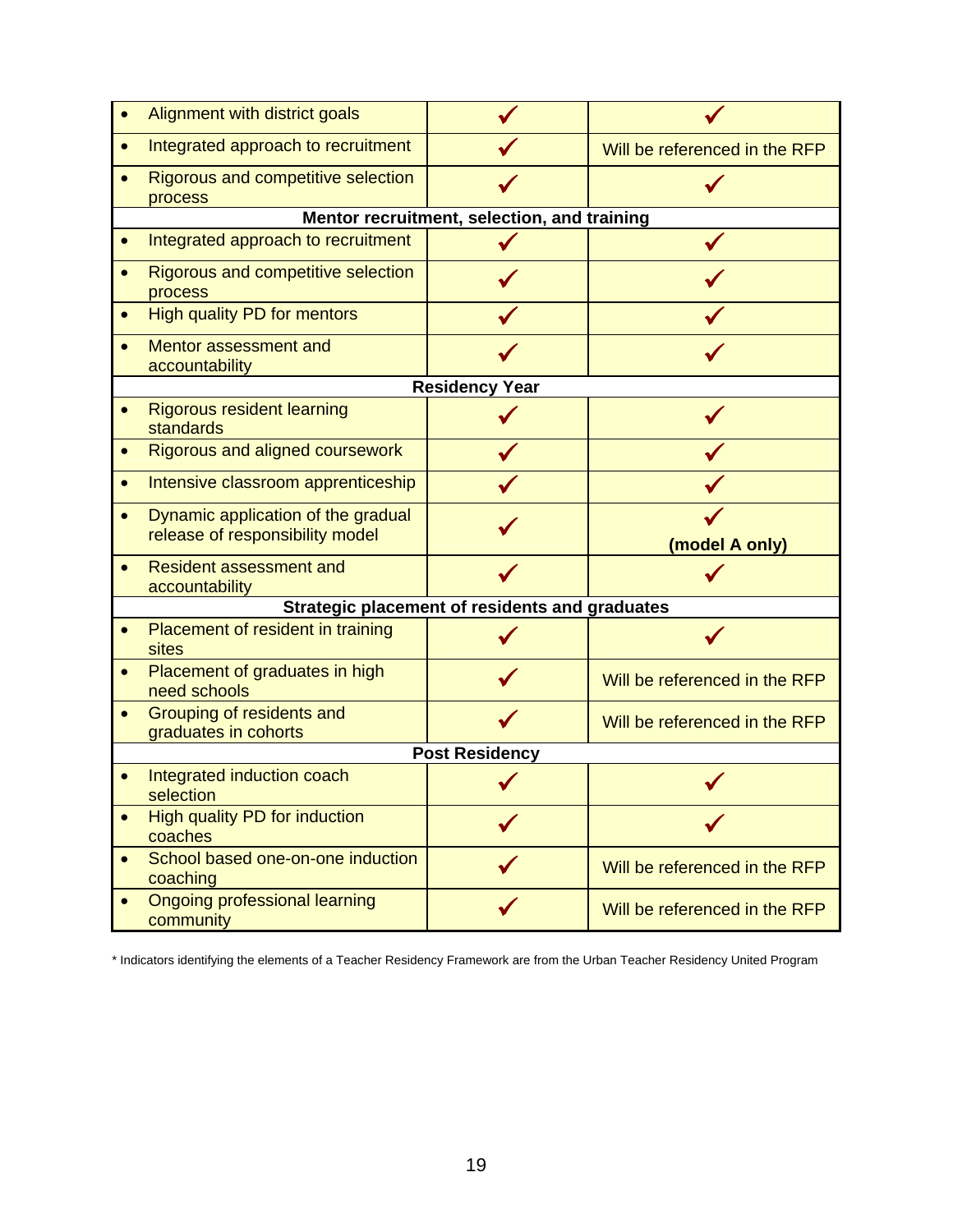**Attachment 3** 

# STATEMENT OF FACTS AND CIRCUMSTANCES WHICH NECESSITATE EMERGENCY ACTION

 The proposed amendment is designed to 1) address immediate personnel shortages facing New York high need schools and school districts; and 2) promote student growth and achievement. The proposed amendment increases the number of qualified individuals who will be attracted to teaching careers through graduate level clinically rich pilot programs.

 To maximize student growth and achievement in high need schools, the Department will select program providers for graduate level clinically rich teacher preparation pilot programs through a Request for Proposal (RFP) process.

In order to ensure that any program selected to offer a clinically rich teacher preparation program is of high quality, the Board of Regents will establish a Blue Ribbon Commission to evaluate all applications. This Blue Ribbon Commission will be comprised of highly renowned teacher educators. The Blue Ribbon Commission will make recommendations to the Board of Regents for those programs that should be authorized to establish clinically rich teacher preparation programs, both from collegiate and non-collegiate providers or in combination. The goal is to create a process that will ensure a rigorous programmatic review and to select only the highest quality providers to assist in the preparation of teachers for our high need schools.

 To participate in the clinically rich principal preparation program, program providers will be required to meet certain eligibility requirements, including written collaboration agreements with high need schools, faculty, curriculum, mentoring and training requirements.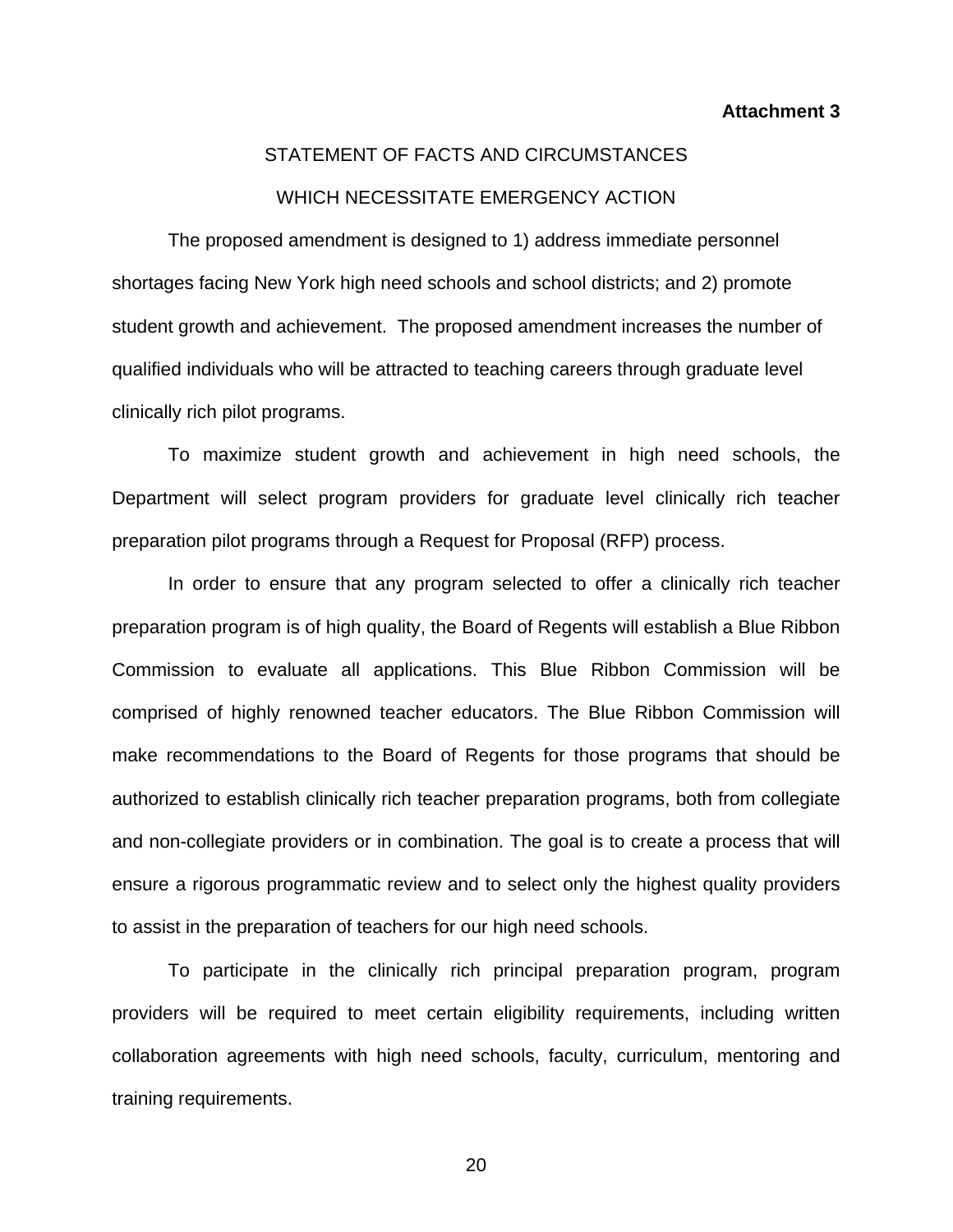In order to fill the personnel shortages for effective teachers in high need schools in the 2011-2012 school year, an emergency action is necessary for the preservation of the general welfare in order to timely implement the provisions of the proposed amendment to provide school districts and BOCES with timely notice of the eligibility requirements and the program registration requirements for the pilot program and to complete the competitive bidding process for the selection of program providers before the 2011-2012 school year.

Emergency action is also necessary at the July 2010 Board of Regents meeting in order to ensure that the regulations remain continuously in effect until the regulation becomes effective on August 11, 2011. The emergency rule adopted at the May Regents meeting is only effective for 90 days and will expire on July 29, 2010. To avoid the adverse effects of a lapse in the emergency rule, another emergency action is necessary at the July Regents meeting to readopt the rule, effective July 29, 2010 so that it may remain continuously in effect until it can be adopted and made effective as a permanent rule.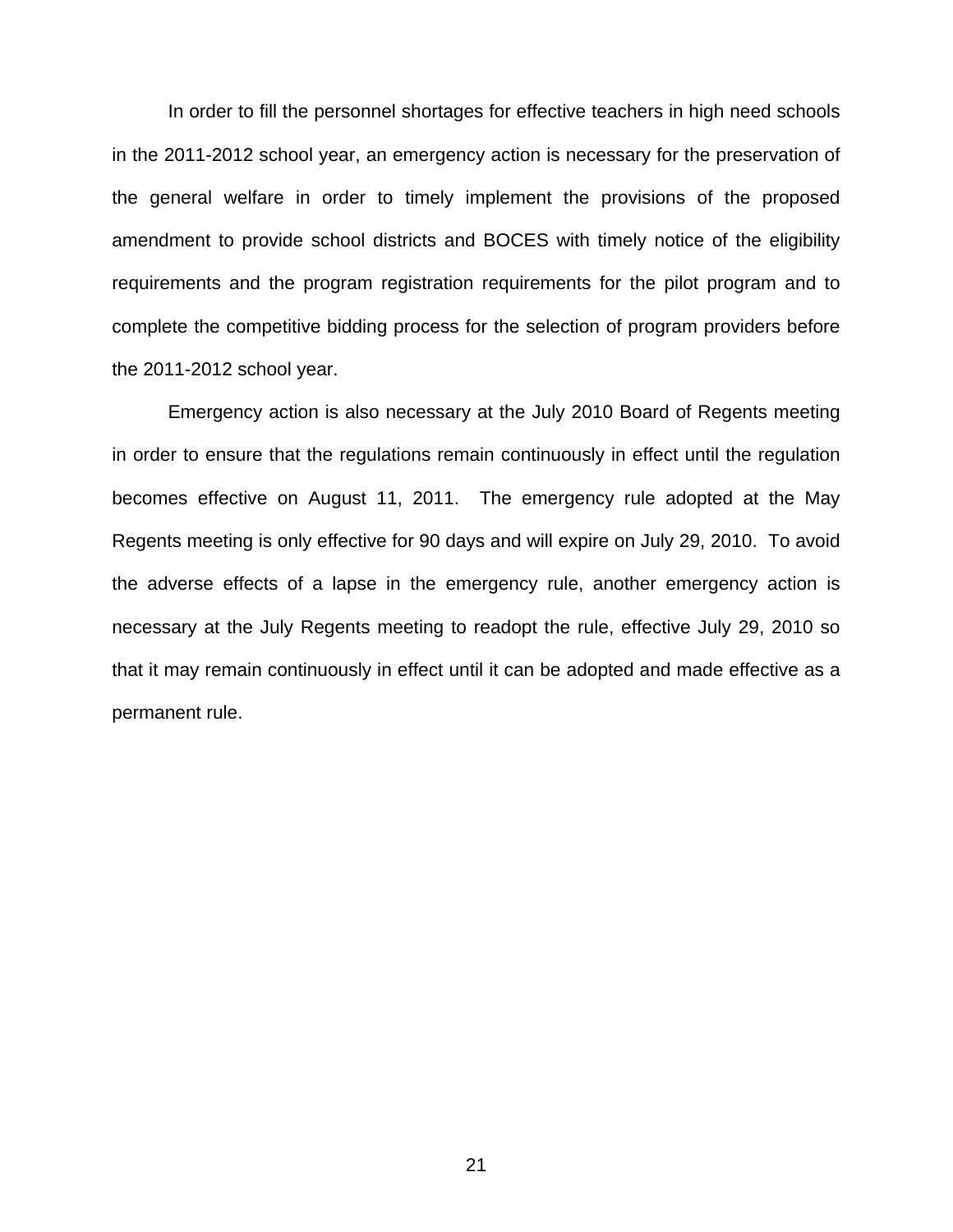**Attachment 4** 

#### SUMMARY OF ASSESSMENT OF PUBLIC COMMENT

Since publication of a Notice of Proposed Rule Making in the State Register on May 5, 2010, the State Education Department received comments about the proposed amendments relating to the establishment of clinically rich teacher preparation pilot programs. The following is a summary of the comments and the responses of the Education Department.

1. COMMENT: Many oppose the Model B pilot because it differs substantially from a traditional teacher residency program.

 DEPARTMENT RESPONSE: The Department supports expanding the definition of teacher residencies to develop additional pathways to attract teachers for high need shortage areas. The Model B pilot is similar to the Transitional B program that has been in existence for 10 years.

 2. COMMENT: A few expressed concern over the collection and use of student achievement data.

 DEPARTMENT RESPONSE: The Department is currently developing the Request for Proposal (RFP) for pilot programs and will explain more fully how student data will be collected and used in these pilot programs.

 3. COMMENT: A few opposed the 30 credit content requirement as an admission standard and suggested the use of competency examinations in lieu of this requirement.

 DEPARTMENT RESPONSE: Colleges have historically used rigorous examinations to meet specific course requirements. An applicant for this pilot may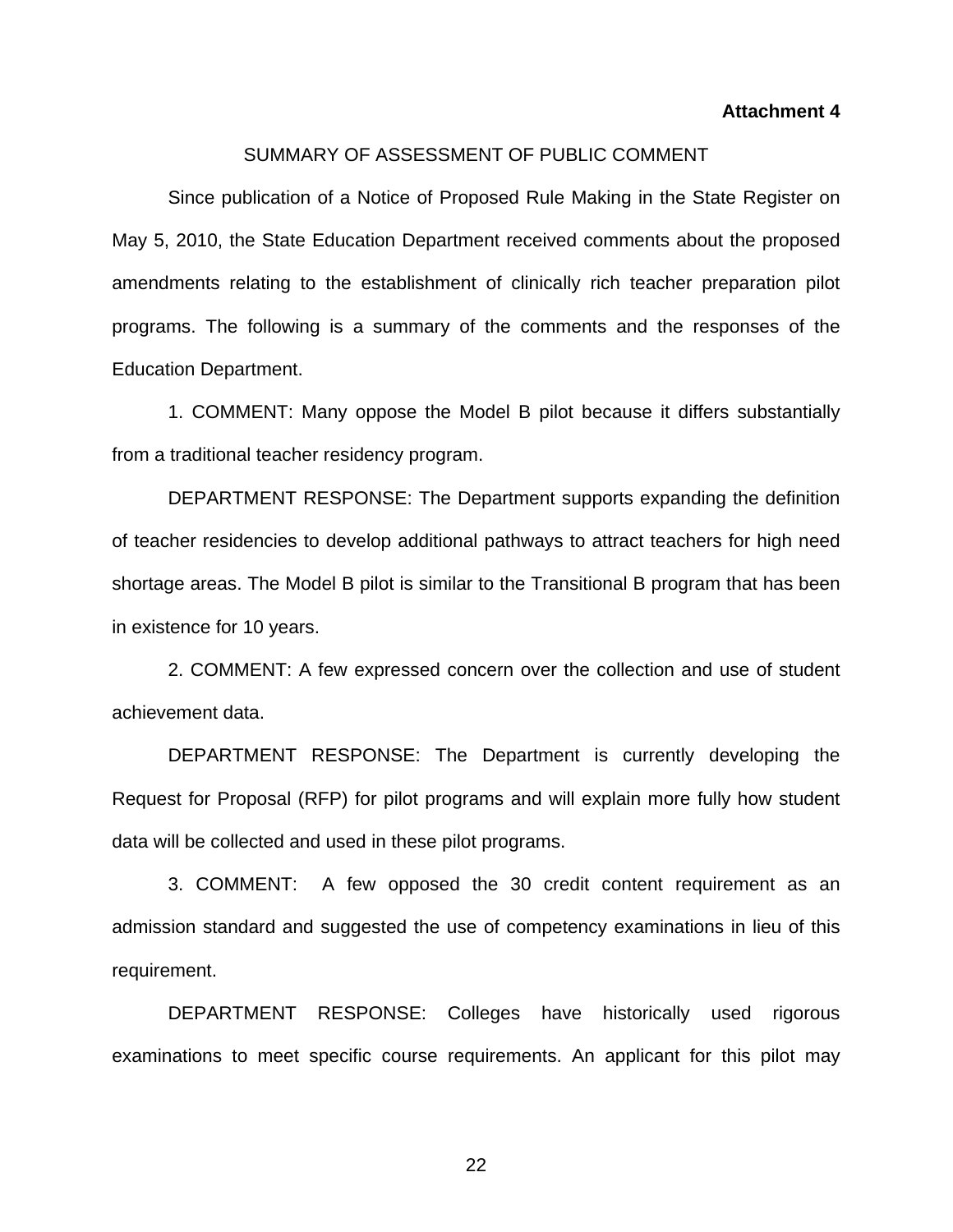identify whether such an exam approach will be taken, and to what extent. The Blue Ribbon Commission will determine the appropriateness of this approach.

 4. COMMENT: A few were opposed to the doctoral and terminal degrees requirement of faculty.

 DEPARTMENT RESPONSE: To ensure the high quality of instruction of candidates, the Department believes that the current rigorous faculty regulations ensure the highest caliber of program instructors.

5. COMMENT: Many were concerned that non collegiate institutions could not offer the depth and breadth of preparation taught at Institutions of Higher Education (IHE).

 DEPARTMENT REPONSE: In order to ensure that selected programs offer a clinically rich teacher preparation program of the high quality, the Board of Regents will establish a Blue Ribbon Commission, comprised of highly renowned teacher educators, to evaluate all applications. The Commission will recommend those applicants that should be authorized to establish clinically rich teacher preparation programs to the Board of Regents, from collegiate and non-collegiate providers or in combination. The goal is to ensure a rigorous programmatic review and to select only the highest quality providers to assist in the preparation of teachers for high need schools. Emphasis will be on educating teachers in a holistic educational approach for the teaching profession, not in training teachers. IHEs have historically prepared teachers with this emphasis in educating teachers and the Department will require all providers to meet the registration standards for these pilot programs. For non-collegiate providers, the Regents will only award the master's degree if the institution has demonstrated that candidates have successfully completed all elements of the program authorized by the Regents. The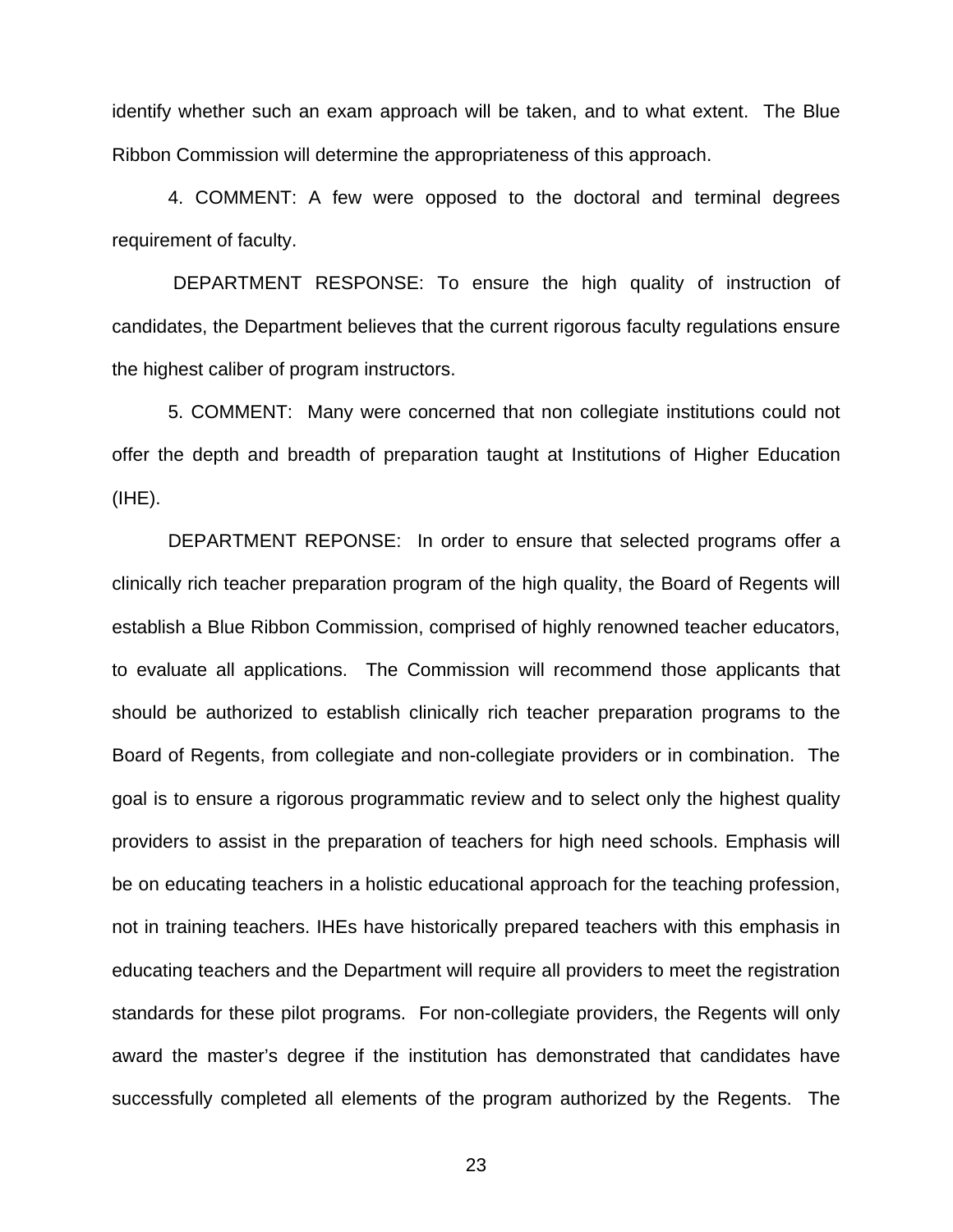Department encourages partnerships and recognizes the value of such collaborations between potential providers. Partnerships between collegiate and non-collegiate providers will be encouraged in the RFP.

 6. COMMENT: A few were concerned with the scope of the clinical experiences and the possibly creating a two tier system benefiting the staffing of wealthy districts.

 DEPARTMENT RESPONSE: The regulations require collaboration with only high need schools for their clinical experiences. This pilot program will not be a factor in creating a two tier system.

 7. COMMENT: Some expressed that the regulations were hastily written and not research based.

 DEPARTMENT RESPONSE: Thorough research in current clinically based teacher residency programs was completed prior to the thoughtfully drafting regulations.

 8. COMMENT: Concern was expressed about the negative impact the pilot programs would have on programs already in existence.

 DEPARTMENT REPONSE: The pilots are intended for a very specific, small cohort of candidates committed to teaching in high need schools upon graduation. There should be no significant impact.

 9. COMMENT: A few expressed concerns over lack of experience of noncollegiate entities providing such programs and of the role and timeframe of the Blue Ribbon Commission.

 DEPARTMENT RESPONSE: The Blue Ribbon Commission will be provided adequate time and resources to thoroughly evaluate all applications for the pilot programs.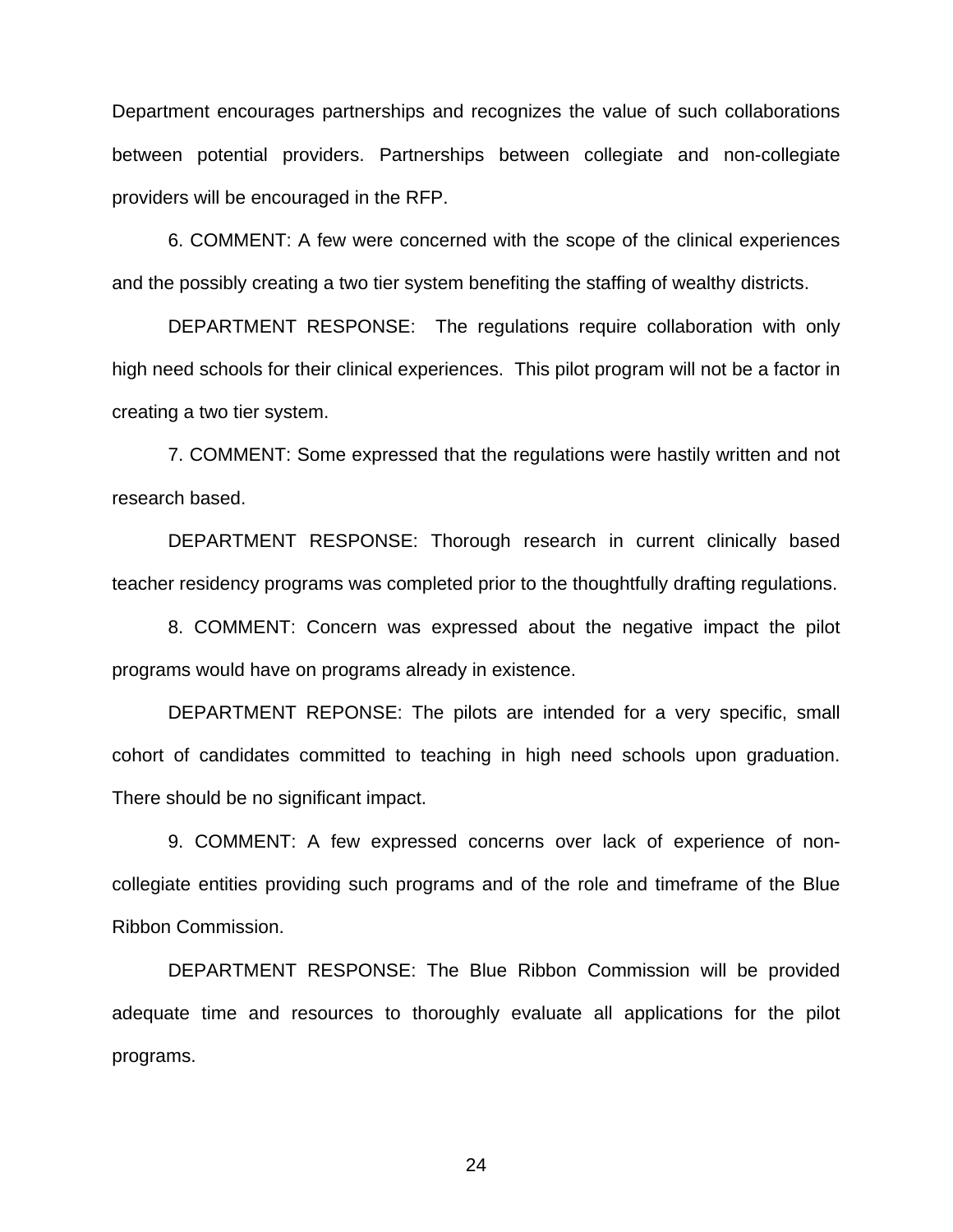10. COMMENT: Concern was expressed with the lack of definition for the terms used in the regulations specific to the pilots.

 DEPARTMENT REPSONSE: All terms specific to the pilots are defined in the regulations and will be further developed in the RFP.

 11. COMMENT: There is need for more specific data on regional supply and demand in New York State.

 DEPARTMENT RESPONSE: The Department is progressing with the State's initiative for developing a data collection system that will incorporate regional data on teacher supply and demand across the State.

 12. COMMENT: There is a preference for Middle States accreditation over NCATE, TEAC, and RATE because Middle States is the entity that accredits all master degree programs. Other commenters questioned the timeframe for accreditation in this pilot program.

 DEPARTMENT RESPONSE: The proposed programs will be focused exclusively for preparing candidates to become effective teachers and the regulation specifies that teacher preparation programs must achieve accreditation through a nationally recognize program accreditor within seven years of program registration. Middle States, is an institutional accreditor.

 13. COMMENT: A master's degree is an academic degree and should be granted solely by IHE.

 DEPARTMENT RESPONSE: The Regents will assure the quality of the program through a rigorous selection process by the Blue Ribbon Commission. and the program will be held to rigorous program registration standards, including prescribed curriculum and faculty requirements and at least one year of mentored experience in the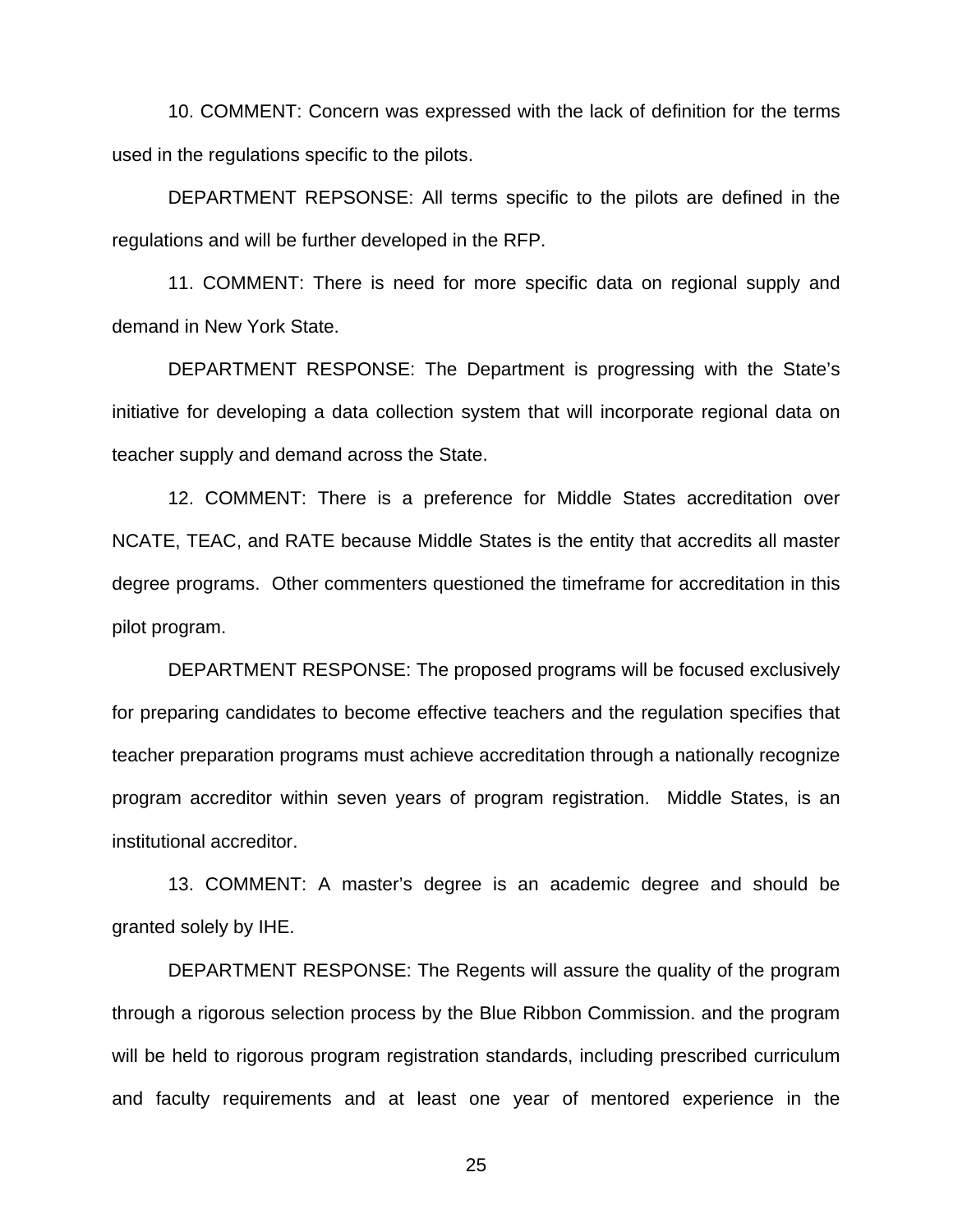classroom. Only graduates of such programs may be awarded an M.A.T degree by the Regents. The provider's faculty must also ensure that the graduate level work required to award the degree is sufficiently rigorous.

 14. COMMENT: Organizations should have an established record of improving student achievement.

 DEPARTMENT RESPONSE: The establishment of the Blue Ribbon Commission ensures that all applications are held to the same standards as traditional teacher preparation programs and demonstrate a proven history of improving student achievement.

 15. COMMENT: Concern was expressed that graduates of these pilots will have difficulty being admitted into doctoral programs because their master's degrees were awarded by the Board of Regents (BOR) and that there is a conflict of interest with the BOR awarding these degrees.

 DEPARTMENT RESPONSE: Education Law §208 authorizes the Board of Regents to award degrees and the Board currently uses this authority to award degrees for graduates of institutions operating under a provisional charter and institution that have closed. The Blue Ribbon Commission, has been charged with ensuring that those applying through the RFP process meet the established criteria, including extensive quality assurance processes.

 16. COMMENT: Concern was expressed that there was no dialogue between New York State and stakeholders.

 DEPARTMENT REPONSE: For the purposes of these pilots, as required under the State Administrative Procedures Act, the Department has engaged the public through a 45-day public comment period. The Department has received and reviewed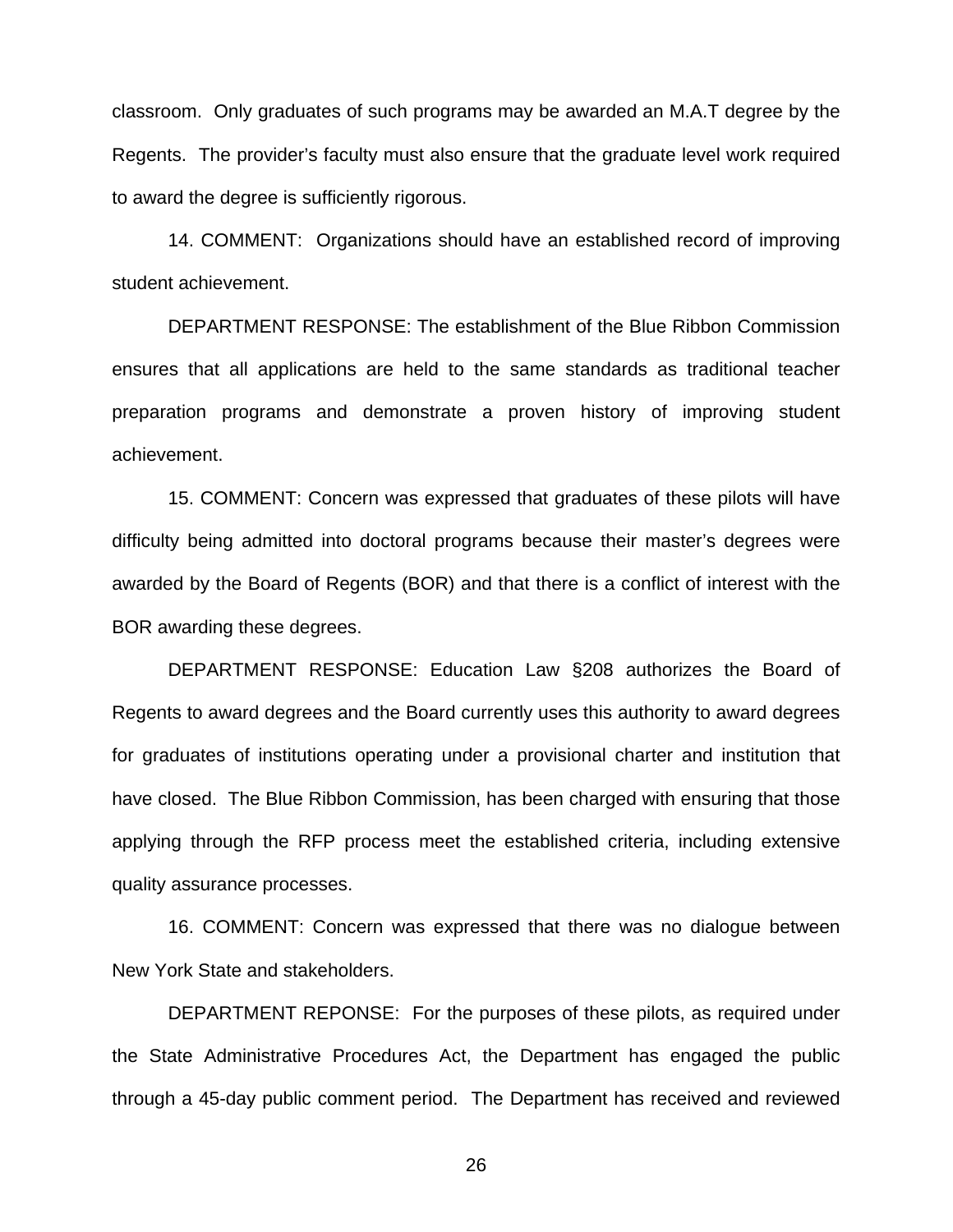comments on the regulations from higher education institutions. The Commissioner has also reached out to, and met with Deans from CUNY, SUNY, and independent colleges, as well as P-12 Educators. The Department will continue to have ongoing discussions with stakeholders to explore ideas for improving education in high need schools and shortage areas throughout the State.

 17. COMMENT: Concern was expressed that the four year commitment by graduates would have a negative impact on provider programs and this should include a financial incentive.

 DEPARTMENT REPONSE: We encourage providers to provide financial incentives. The commitment of graduates is based on research to ensure the retention of qualified teachers and will be contingent upon the demand for teachers in high need schools.

 18. COMMENT: One commenter expressed concern that the research indicates the failure of alternately prepared teachers.

 DEPARTMENT RESPONSE: The Department supports continuing research in this area.

19. COMMENT: There has been no systematic study of the impact of the existing accreditation system.

DEPARTMENT RESPONSE: The Department continues to assess teacher preparation outcomes data, such as performance on state certification examinations. The proposed clinically rich preparation programs represent a pilot, one purpose of which is to gather data on the effectiveness of this alternative model.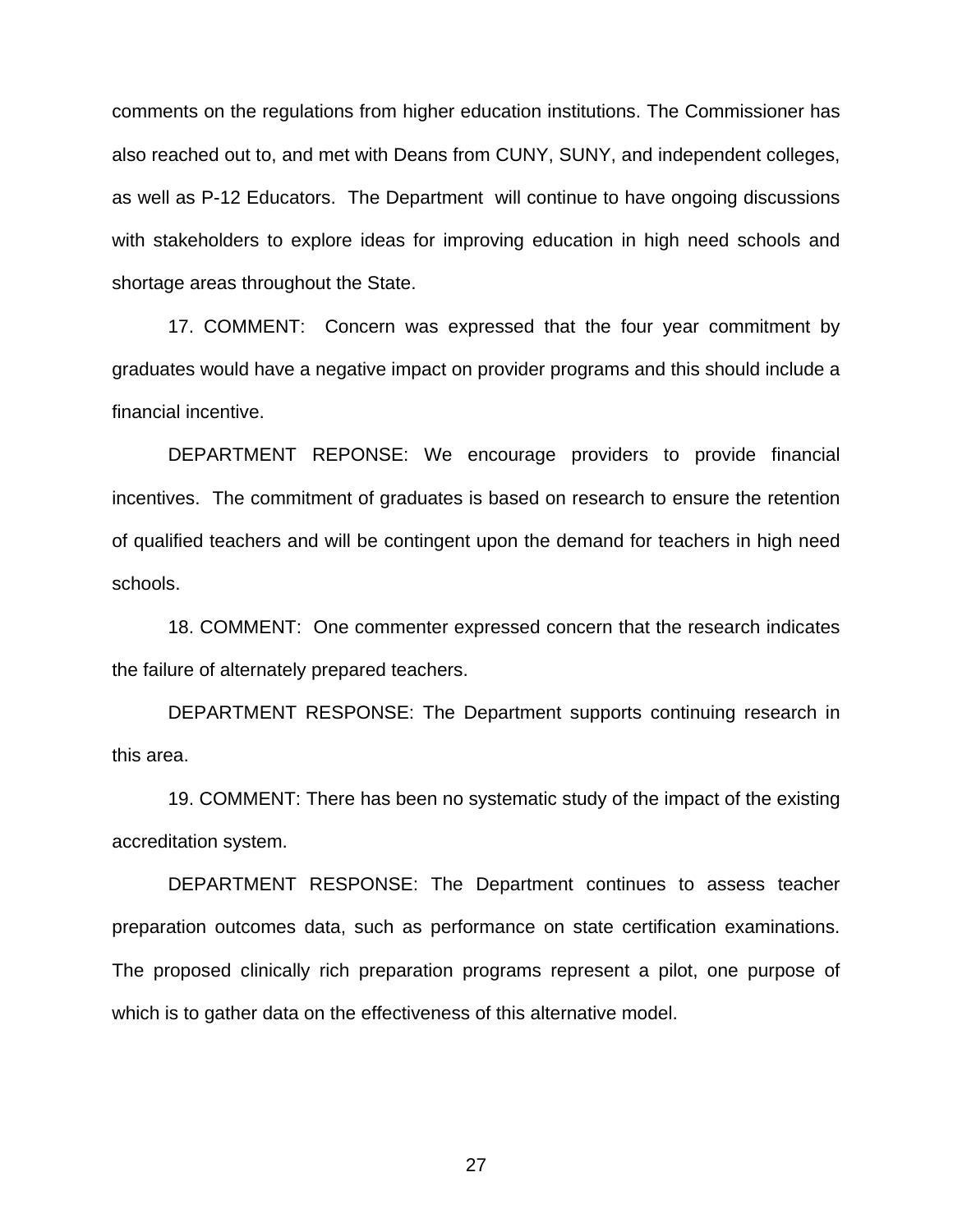20. COMMENT: New York State Education Department should differentiate the major requirements for teacher candidates in the 5-9 and 7-12 teacher education programs.

DEPARTMENT RESPONSE: Section 52.21(b) of the Regulations of the Commissioner of Education specifies the program registration requirements for certification in these content areas.

21. COMMENT: It is not feasible for program faculty to be able to observe a teacher candidate twice a month.

DEPARTMENT RESPONSE: Many teacher preparation programs meet or exceed this level of supervision to ensure that candidates are supported and mentored throughout their program.

22. COMMENT: Concern was expressed that there will be massive teacher layoffs in Fall 2010.

DEPARTMENT RESPONSE: The focus of the pilot programs will be on high need schools and shortage areas. Historically these positions are hard to fill and, with current teachers looking for positions, a deeper pool of potential hires will be available for STEM and other high need subjects in our high need schools. The proposed amendment should not have any significant impact on teacher layoffs.

23. COMMENT: Concern was expressed that an IHE's ability to prepare teachers through an alternate pathway will be diluted thus creating additional competition.

DEPARTMENT RESPONSE: The Department appreciates that, when the State was in need of preparing teachers through an expedited pathway to address teacher shortages in high need areas, IHEs met this demand by successfully preparing teachers through an alternate certification pathway. The continuing demand for teachers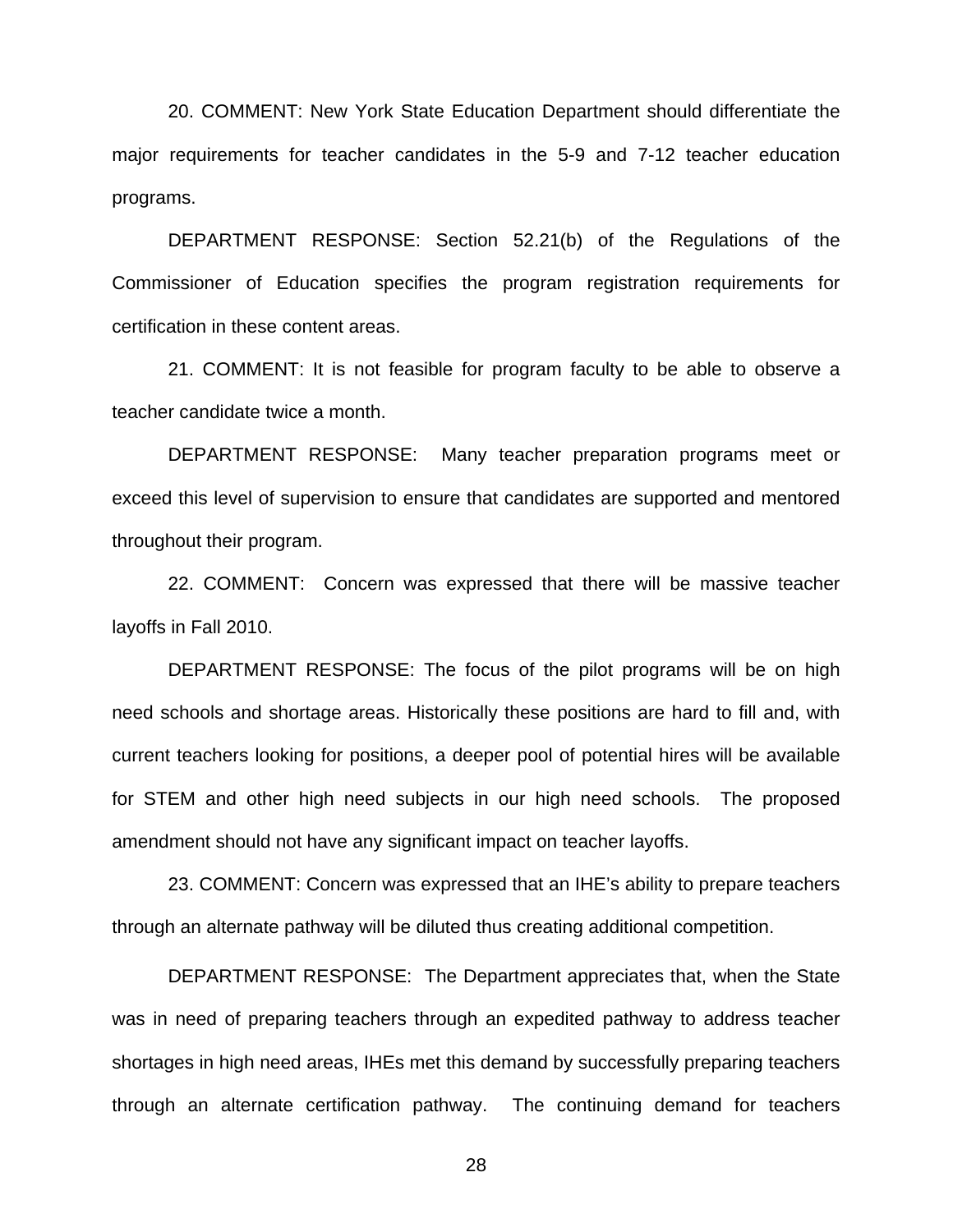specifically prepared to be effective in high need areas indicates the need for innovative programs to address this specific need. The Blue Ribbon Commission will choose those providers for the pilots that, according to the standards identified in the RFP and Regulation, provide evidence of their ability to successfully meet the identified need. IHEs and non-IHE providers are able to compete for the pilot. The nature of these intense and highly focused programs is not anticipated to impact any successful IHE programs already in place.

24. COMMENT: Concern was expressed that non-collegiate providers will not be able to meet the needs of all student populations.

DEPARTMENT RESPONSE: Providers will be expected to provide evidence that they will be able to meet the needs of all student populations, and this criterion will be addressed in the RFP and the Blue Ribbon Commission will be selecting only those providers that can meet the needs of such students. Only providers that can demonstrate a proven history of improving student achievement for all students including Students with Disabilities and English language learners will be considered for the pilots.

25. COMMENT: Concern was expressed that it would be more efficient to make changes in established programs rather than develop alternative programs.

DEPARTMENT RESPONSE: The Regents' number one concern is the education of the children in New York State. The Department believes that these clinically rich pilot programs will address the student population in the State most affected by poverty by preparing highly effective teachers for high need schools. The Blue Ribbon Commission will ensure that the highest caliber of providers will be chosen to prepare